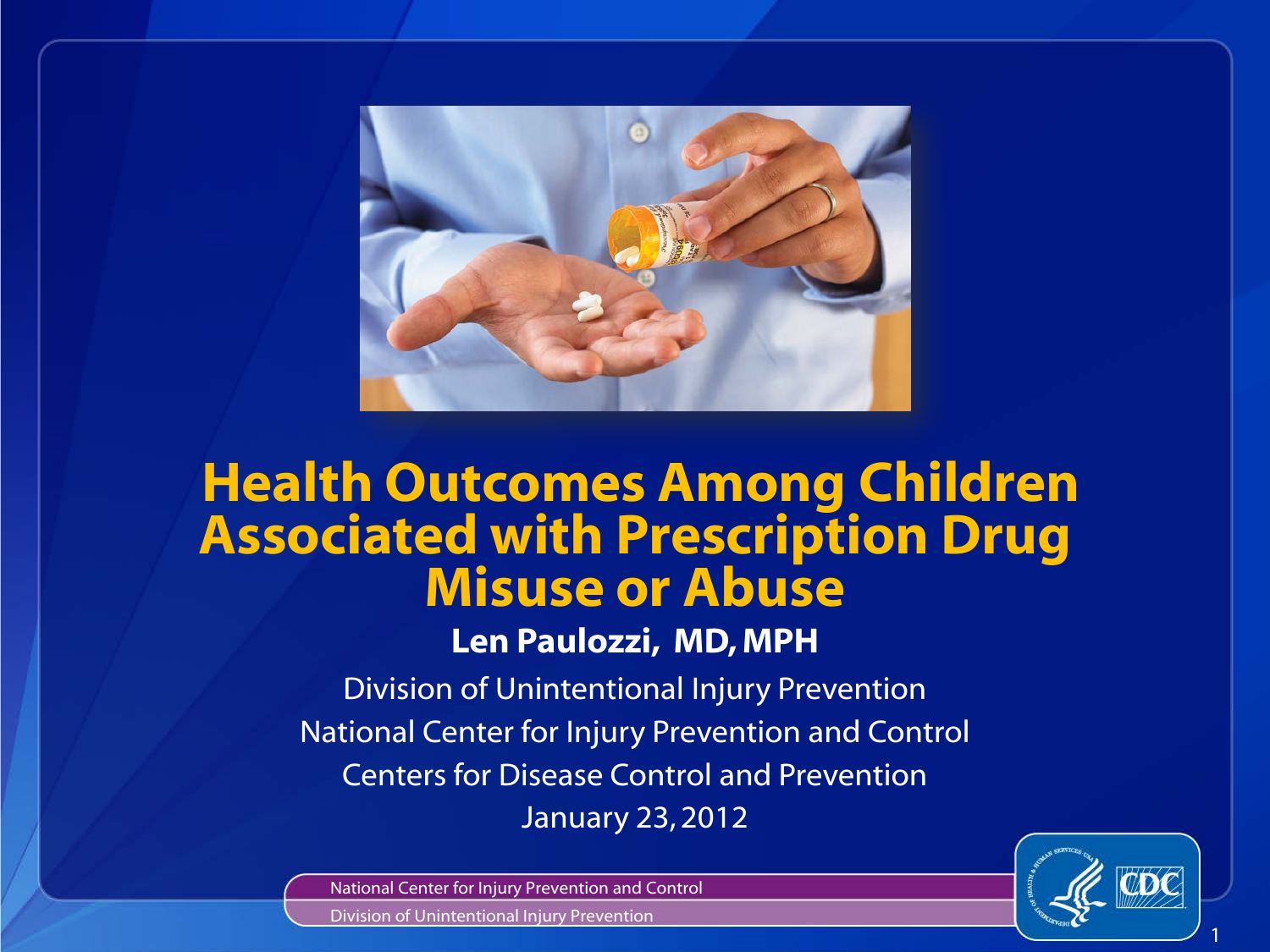# **Outline**

**Overview of prescription misuse and abuse problem**

#### **Health outcomes in children by stage of development:**

- **Prenatal and neonatal**
- Young children (0-6 years)
- Adolescents (10-19 years)

#### **Prevention strategies**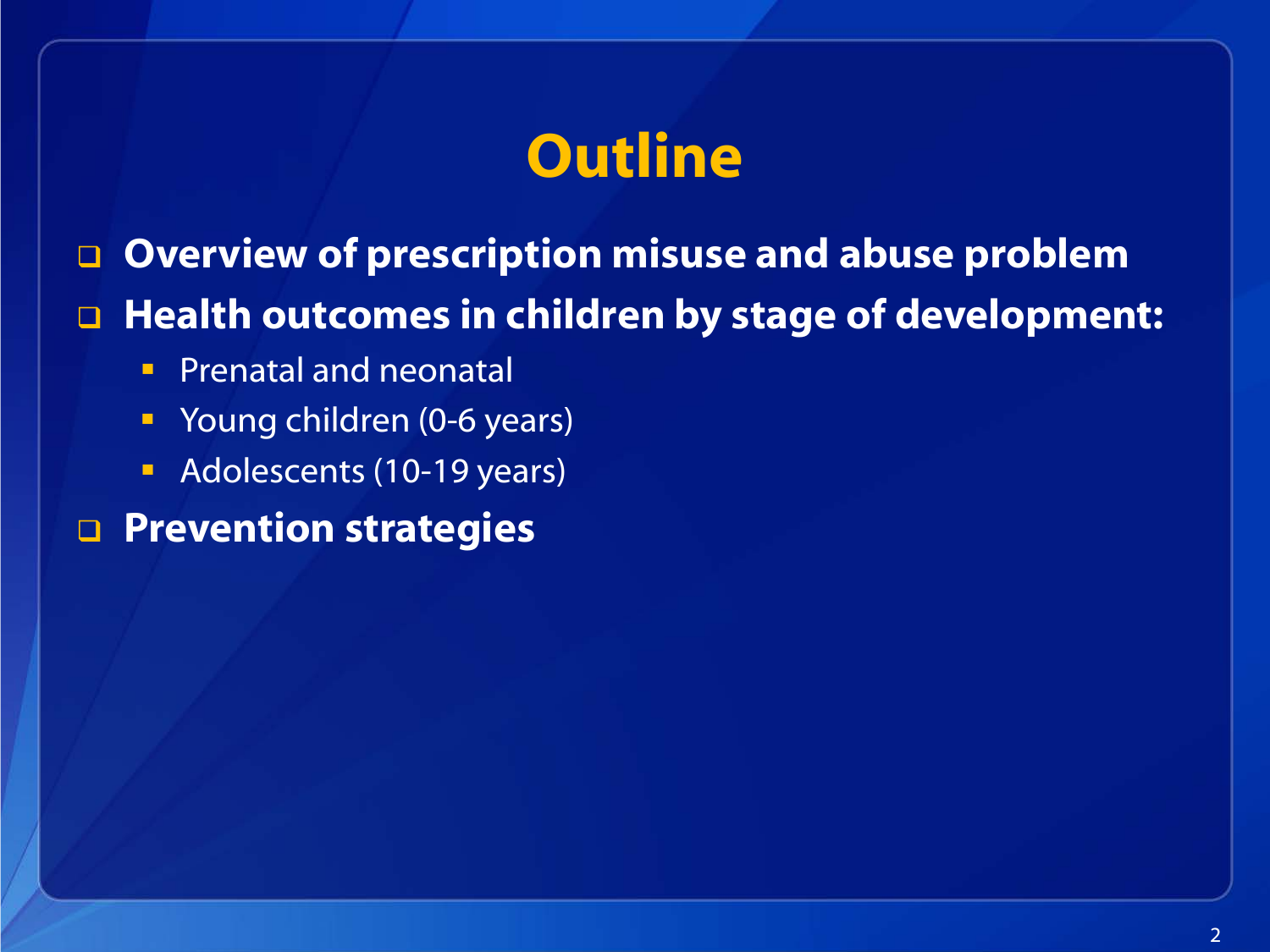# **Overview**

 **In 2008, drug overdoses in the United States caused 36,450 deaths (11.9 per 100,000)** 

#### **Rates by drug type were:**

- **Prescription drugs: 6.5**
- **•** Opioid pain relievers: 4.8
- **Illicit drugs: 2.8**

#### **Rates by intent were:**

- Unintentional: 9.2
- Undetermined: 1.1
- Suicide: 1.6

Source: CDC, MMWR 2011;60:1487-1492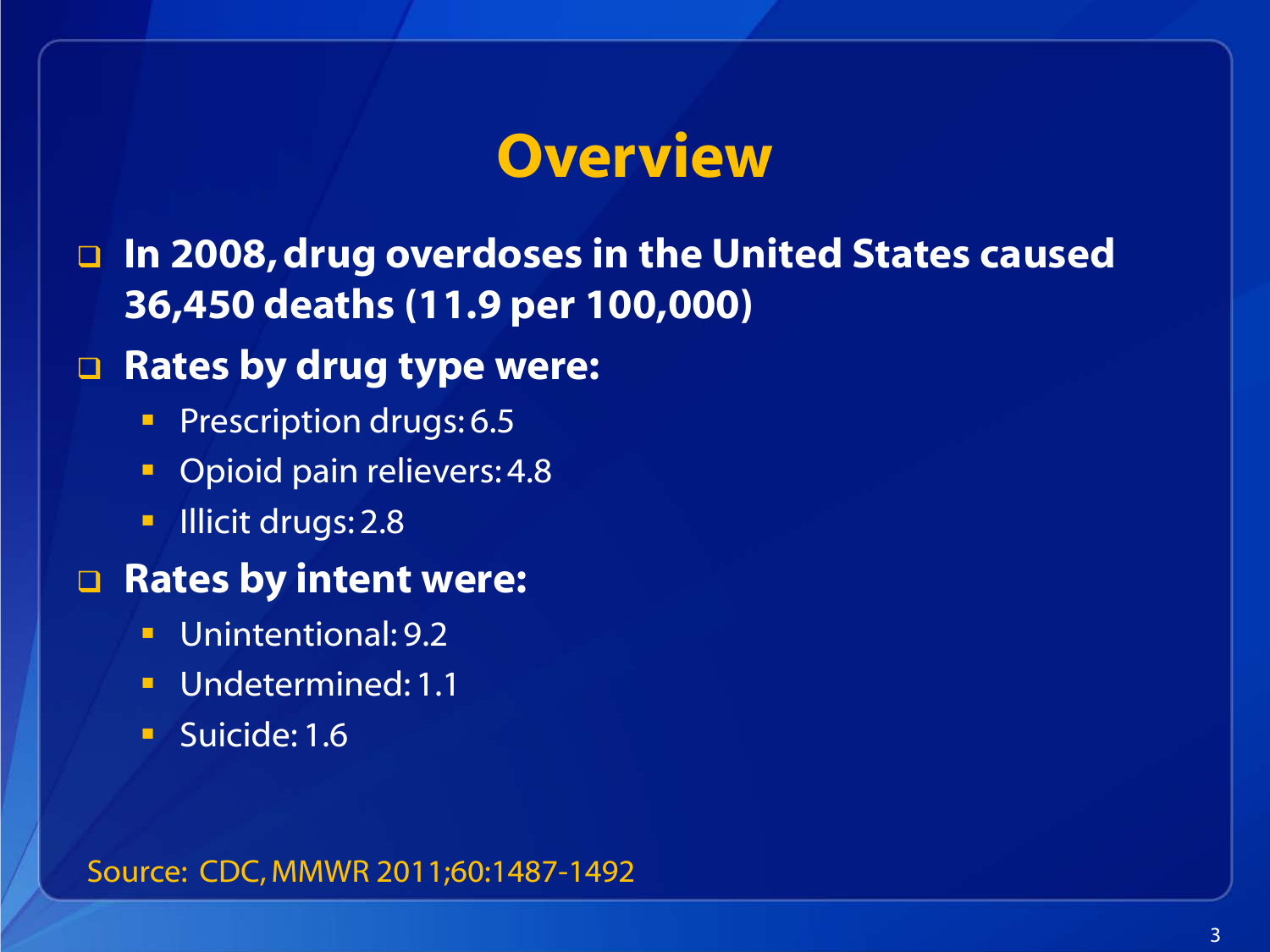#### **Motor vehicle traffic, poisoning, and drug poisoning death rates: U.S., 1980--2009**

→ Motor Vehicle Traffic - - Poisoning + Drug Poisoning



Source: NCHS Data Brief, December, 2011, updated with 2009 mortality data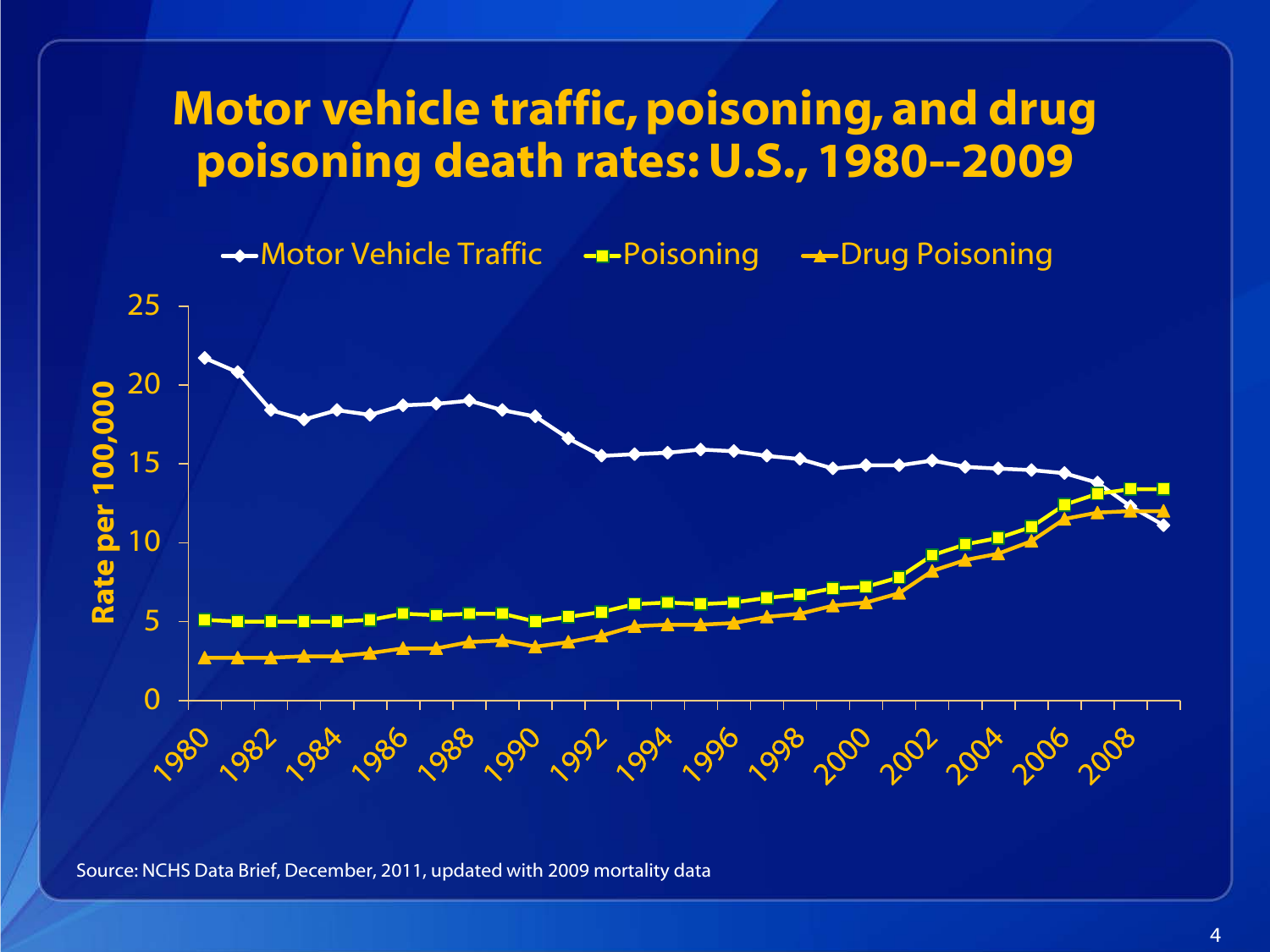# **Opioid pain reliever (OPR) death rates, sales, and substance abuse treatment admission rates increased in parallel**



National Vital Statistics System (99-09); Automated Reports Consolidated Orders System (99-10); Treatment Admissions Data Set (99-09) Age-adjusted rates per 100,000 population for OPR deaths, crude rates per 10,000 population for OPR abuse treatment admissions, and crude rates per 10,000 population for kilograms of OPR sold.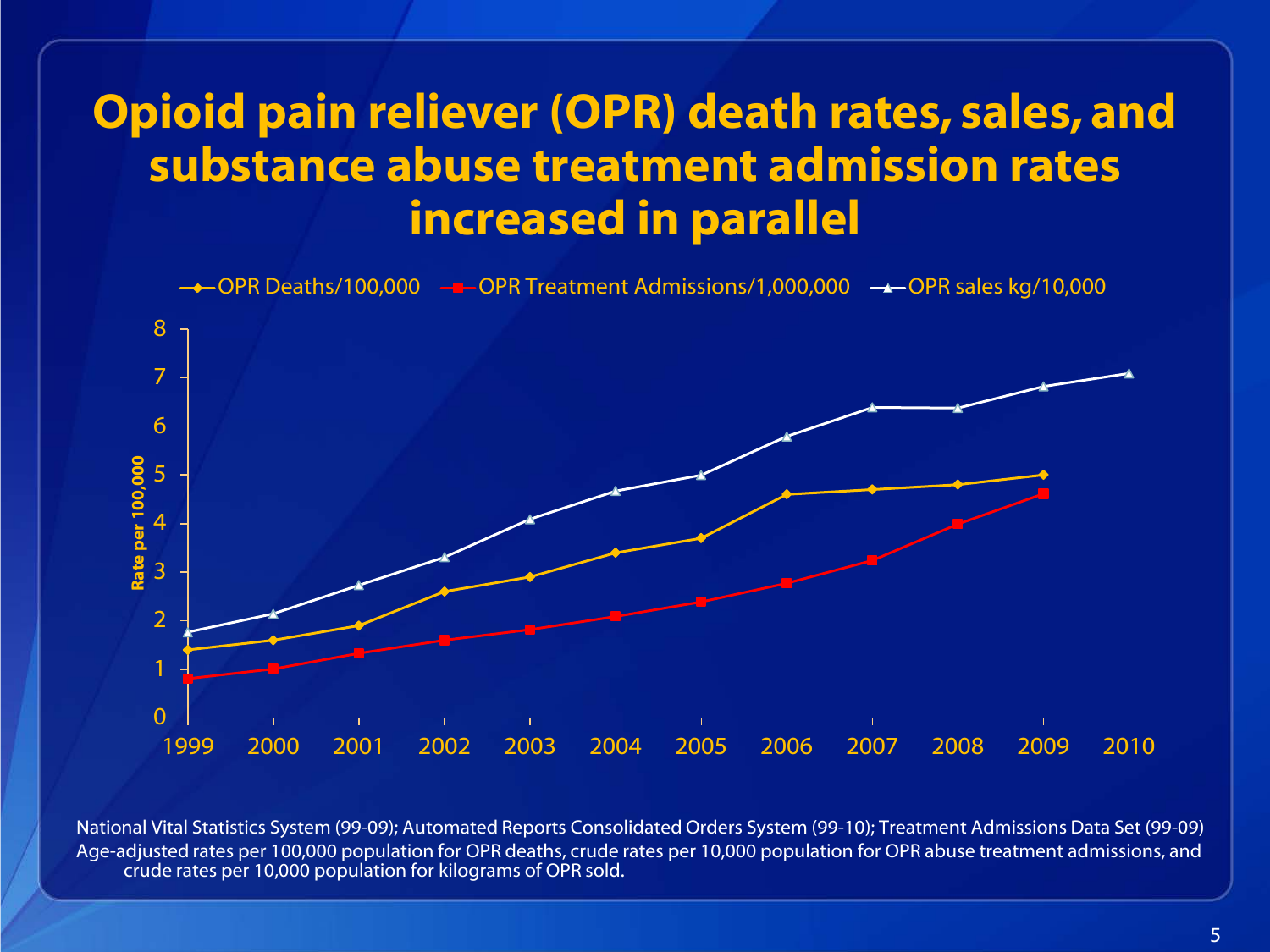#### **Drug overdose death rate in 2008 and opioid pain reliever sales rate in 2010**



National Vital Statistics System, 2008; Automated Reports Consolidated Orders System (2010)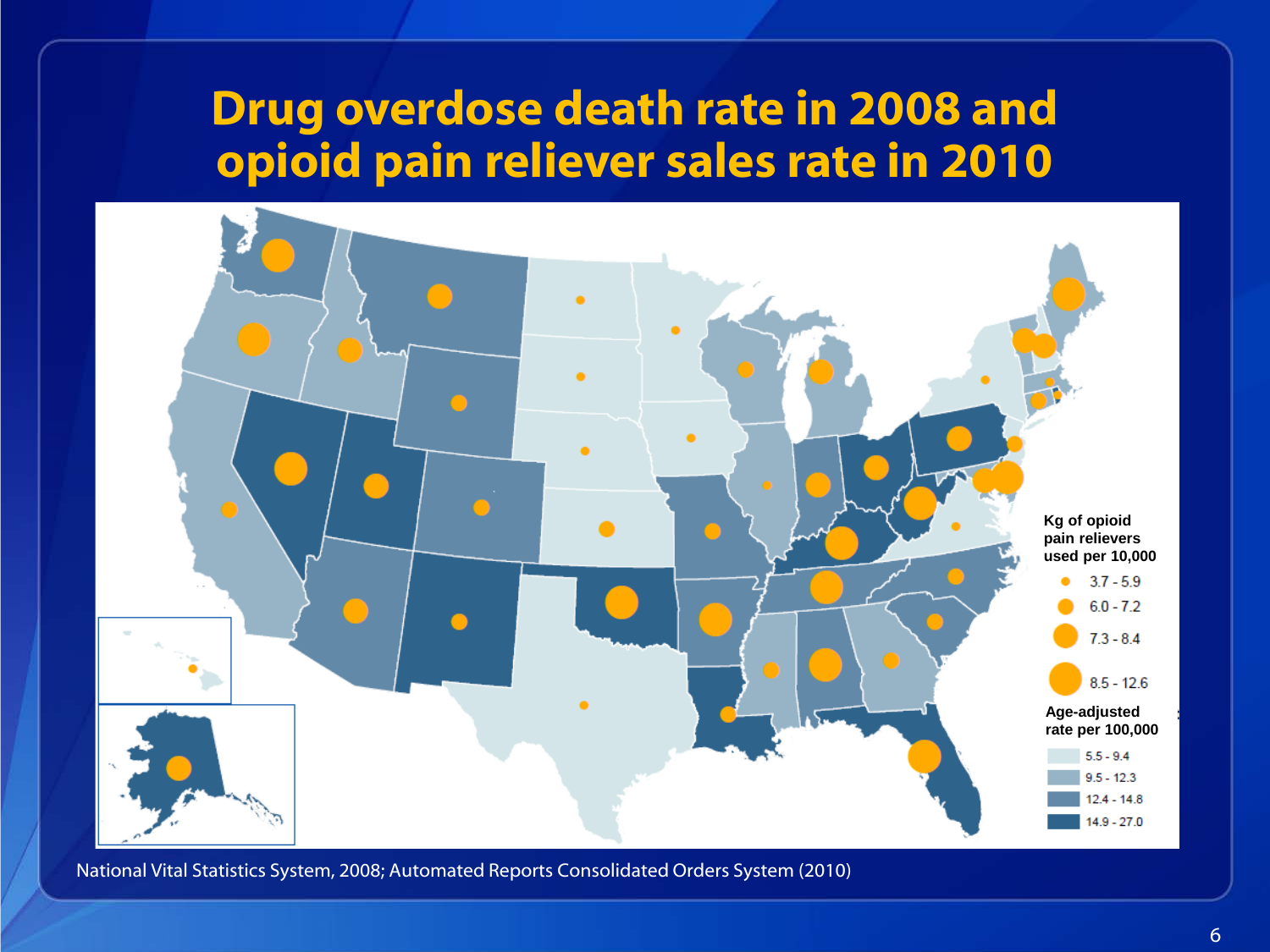# **Prevalence of self-reported use of illicit drugs or nonmedical use of prescription drugs, U.S., 2010**

| <b>Drug Type</b>                        | <b>Prevalence of use in past year</b> |
|-----------------------------------------|---------------------------------------|
| <b>Total</b>                            | 15.3                                  |
| Marijuana                               | 11.5                                  |
| Prescription-type Psychotherapeutic     | 6.3                                   |
| Pain Reliever (incl Opioid analgesics)  | 4.8                                   |
| Tranquilizer (incl Benzodiazepines)     | 2.2                                   |
| Stimulants (incl Ritalin, Adderall)     | 1.1                                   |
| Sedative (incl temazepam, barbiturates) | 0.4                                   |
| Cocaine                                 | 1.8                                   |
| <b>Heroin</b>                           | 0.2                                   |

Source: Substance Abuse and Mental Health Services, 2010 National Survey of Drug Use and Health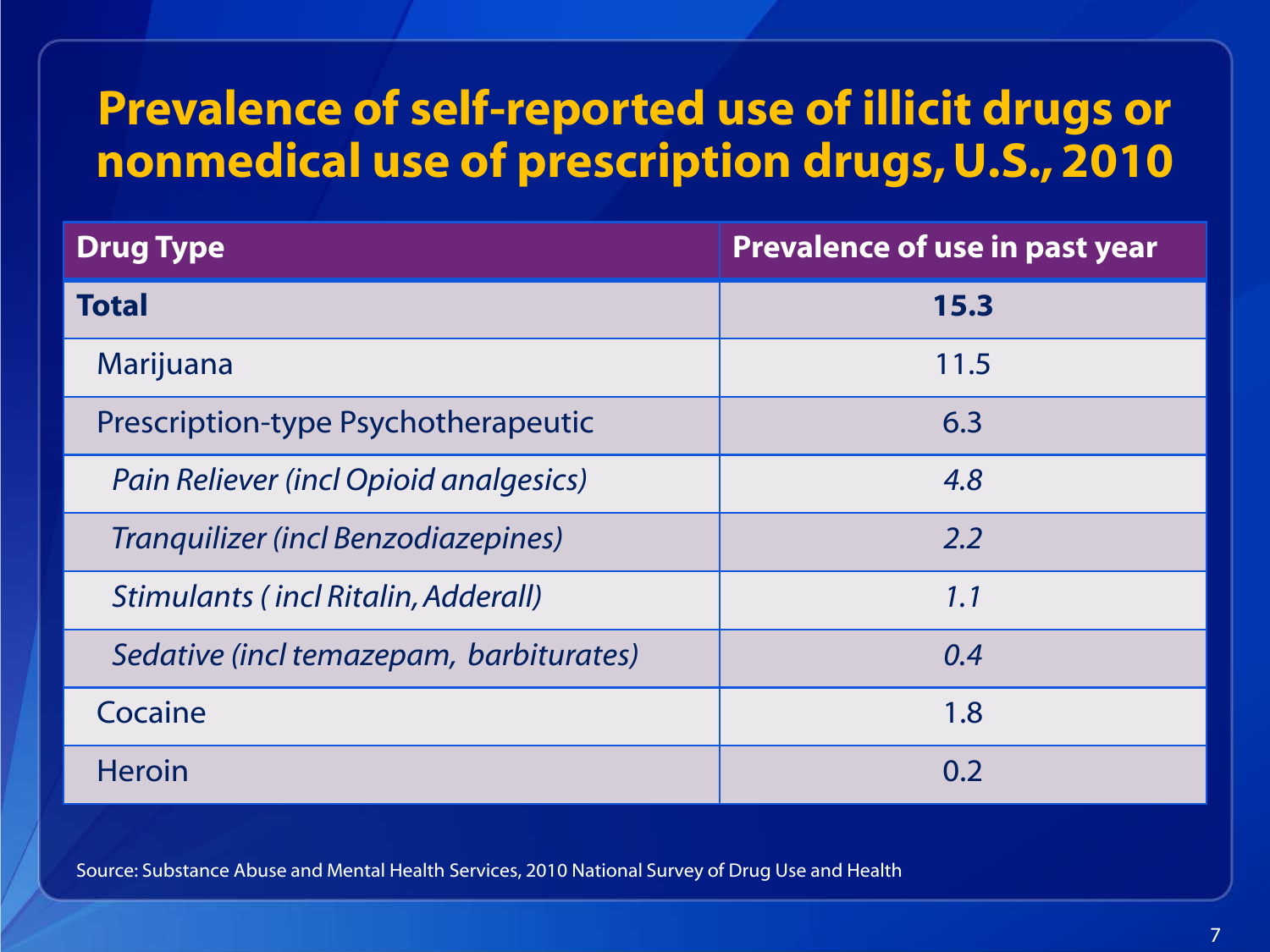# **Estimated numbers of ED visits for misuse or abuse of drugs by drug type, U.S., 2009**



Source: Drug Abuse Warning Network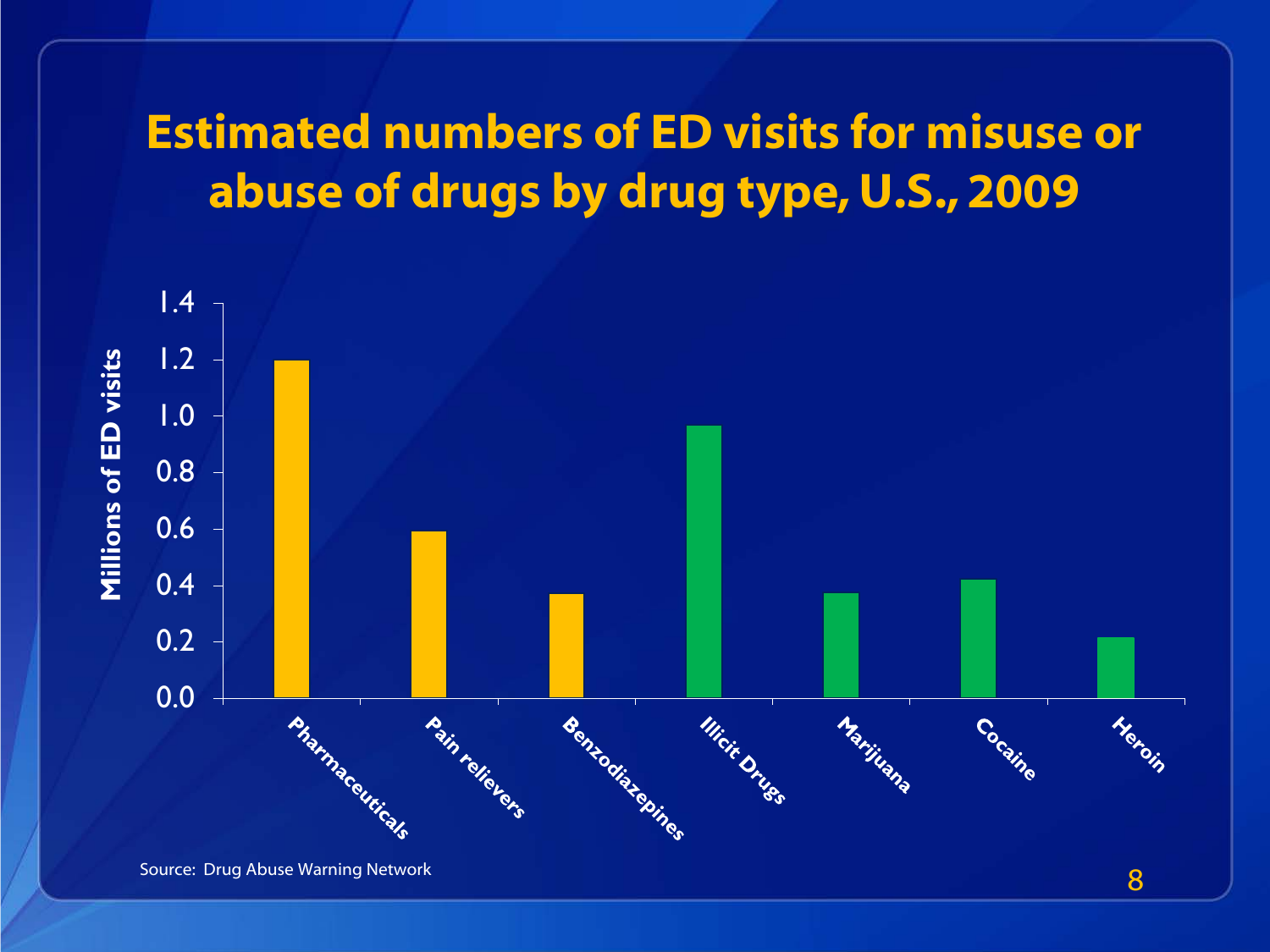# **Health Outcomes from Exposures to Prescription Drugs During Pregnancy**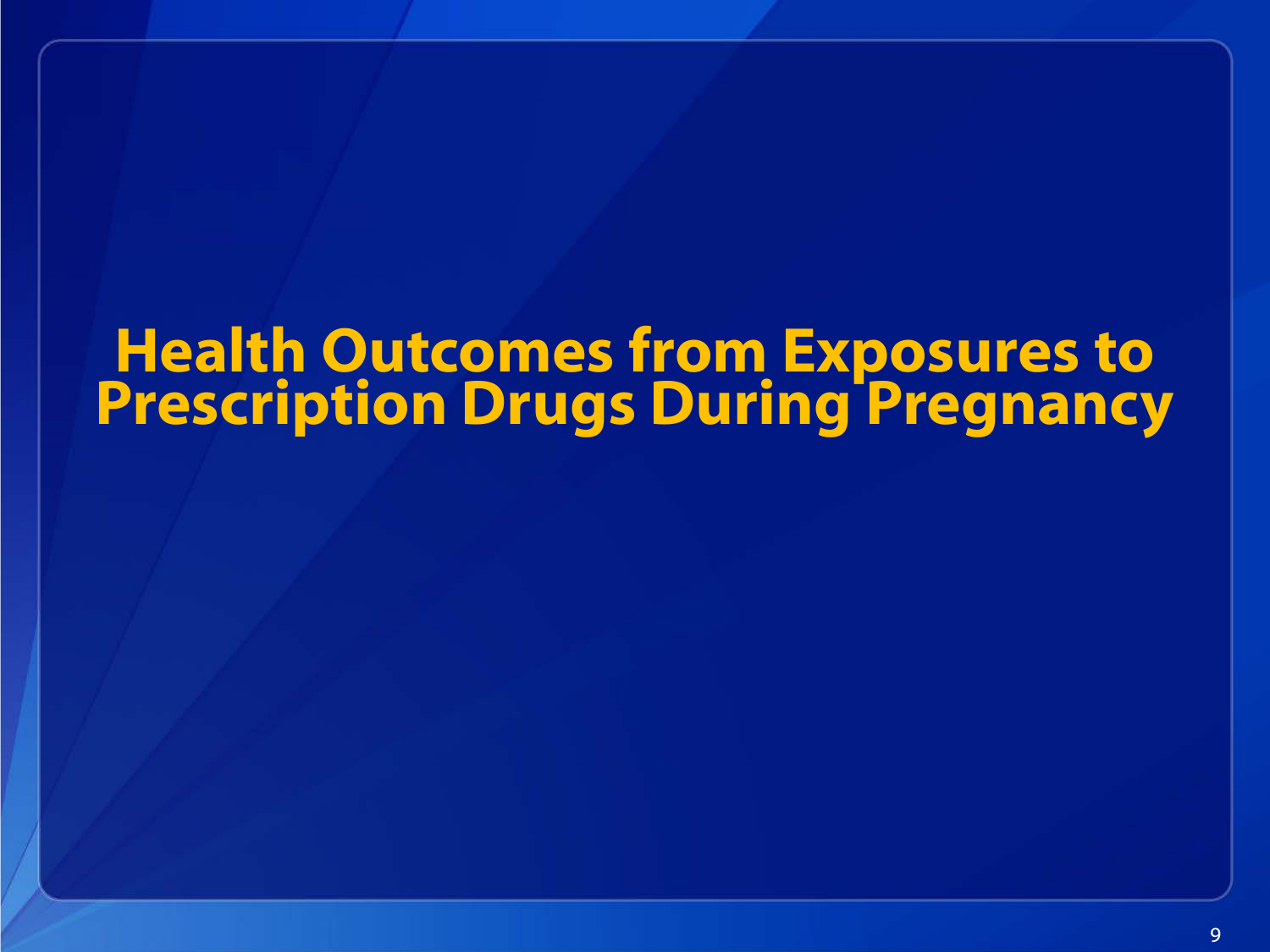# **Rate of use of illicit drugs or nonmedical use of prescription drugs in past month by women aged 15-44, US, 2009-2010**

| <b>Group</b>               | Prevalence (%) |
|----------------------------|----------------|
| <b>Pregnant women</b>      | 4.4            |
| 15-17 yrs                  | 16.2           |
| 18-25 yrs                  | 7.4            |
| 26-44 yrs                  | 1.9            |
| In first trimester         | 8.1            |
| In third trimester         | 2.1            |
| Nonpregnant women          | 10.9           |
| Source: SAMHSA, NSDUH 2010 |                |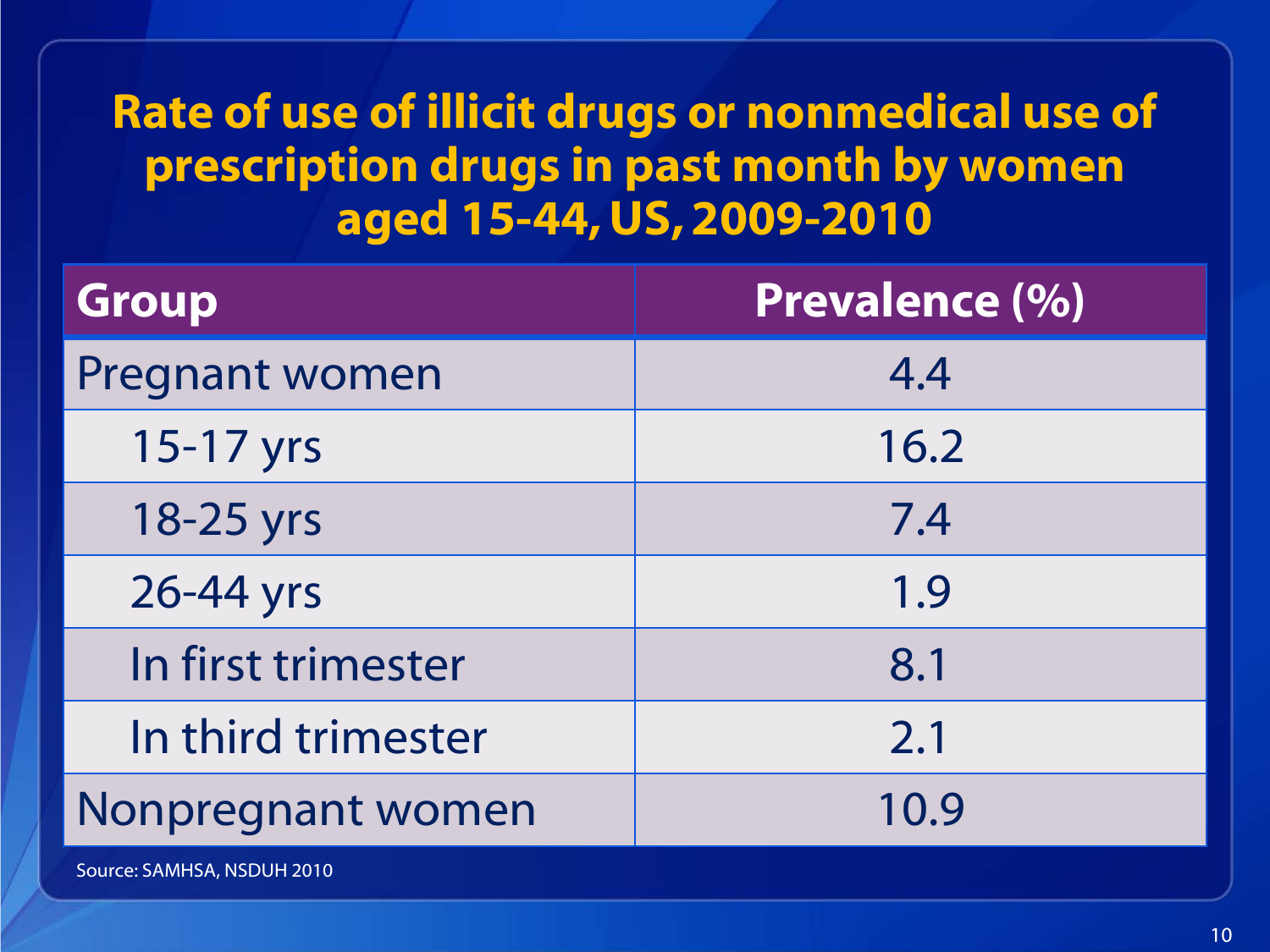#### **Rate of medical use of opioid analgesics during pregnancy, U.S.**

 **0.6% Rate of use for 1+ months during pregnancy, Mayo Clinic, MN, 1998-2009**

 **2.0% Rate of use for any duration during first trimester of pregnancy, National Birth Defects Prevention Study, 1997-2005**

Sources: MN study: Kellogg, AJOG 2011;204:259.e1-4. NBDPS: Broussard, AJOG 2011;204; 314.e1-314.e11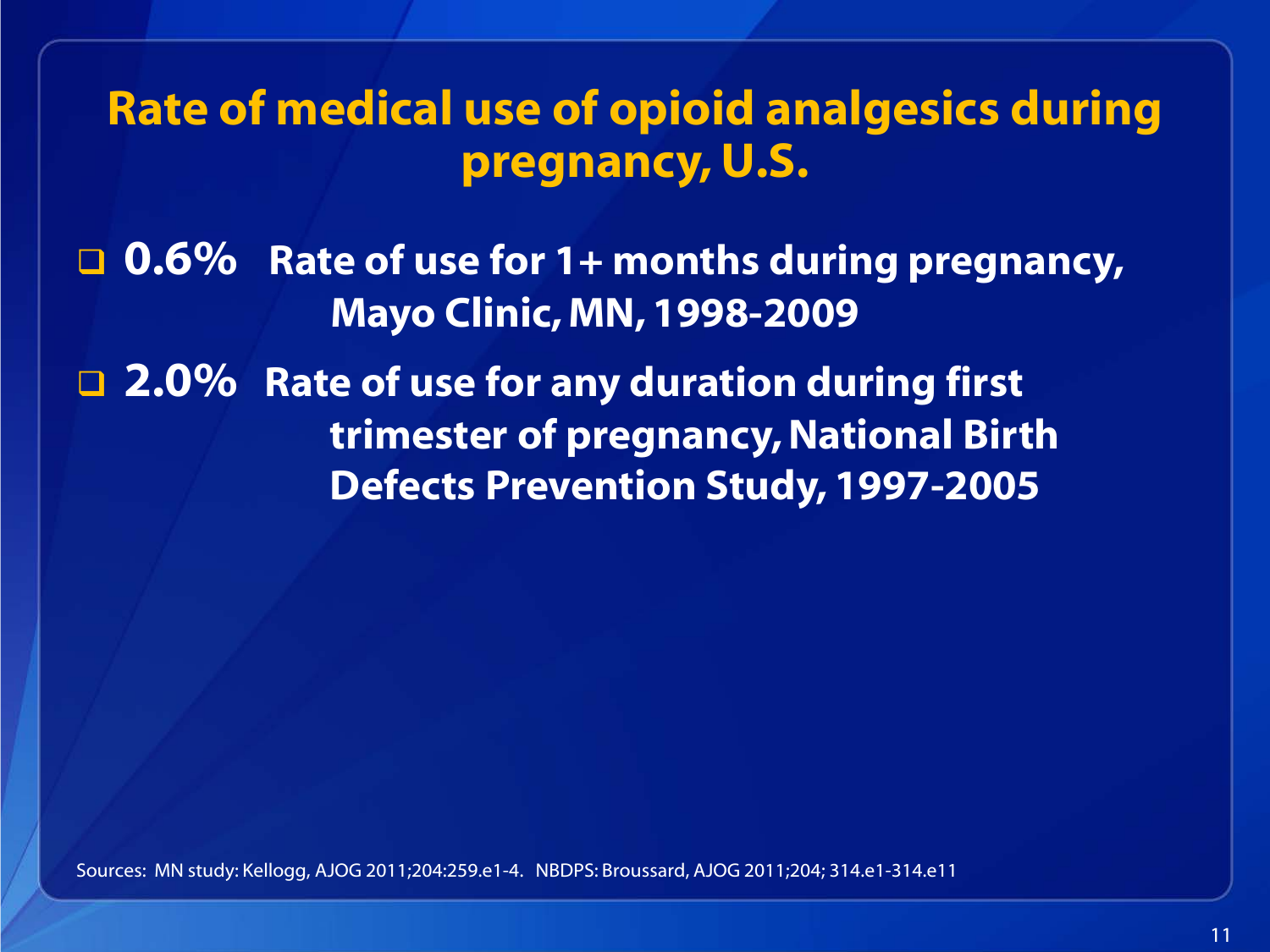# **Significant associations of birth defects with first trimester use of opioid analgesics**

| <b>Type of birth defect</b>                     | <b>Adjusted</b><br><b>Odds</b><br><b>Ratio</b> | 95%<br><b>Confidence</b><br><b>Interval</b> |
|-------------------------------------------------|------------------------------------------------|---------------------------------------------|
| Conoventricular septal defects of<br>the heart  | 2.7                                            | $1.1 - 6.3$                                 |
| Atrioventricular septal defects of<br>the heart | 2.0                                            | $1.2 - 3.6$                                 |
| Hypoplastic left heart syndrome                 | 2.4                                            | $1.4 - 4.1$                                 |
| Spina bifida                                    | 2.0                                            | $1.3 - 3.2$                                 |
| Gastroschisis                                   | 1.8                                            | $1.1 - 2.9$                                 |

Source: National Birth Defects Prevention Study, Broussard, AJOG 2011;204; 314.e1-314.e11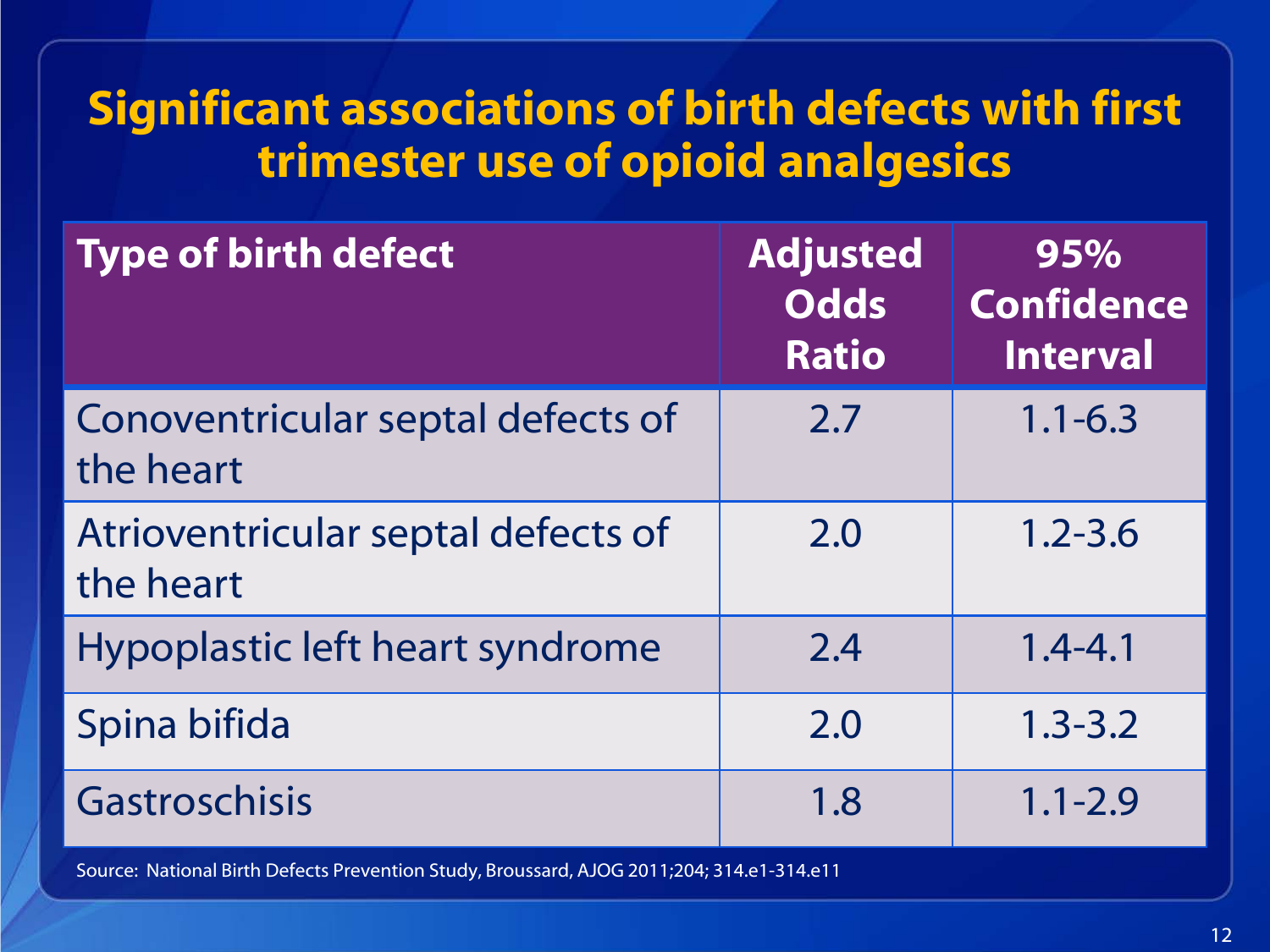#### **Discussion**

- **Since half of all pregnancies are unplanned, and women do not generally realize they are pregnant until about 8 weeks gestation, the embryo is frequently exposed to drugs taken by the mother.**
- **For birth defects, which generally arise in the first trimester, reducing use once pregnancy is known is often too late.**
- **Therefore, at least one in 50 births in the US might be exposed to teratogenic risk from opioids.**
- **Note that the baseline risk of these birth defects is low, so the absolute risk from opioids is still low.**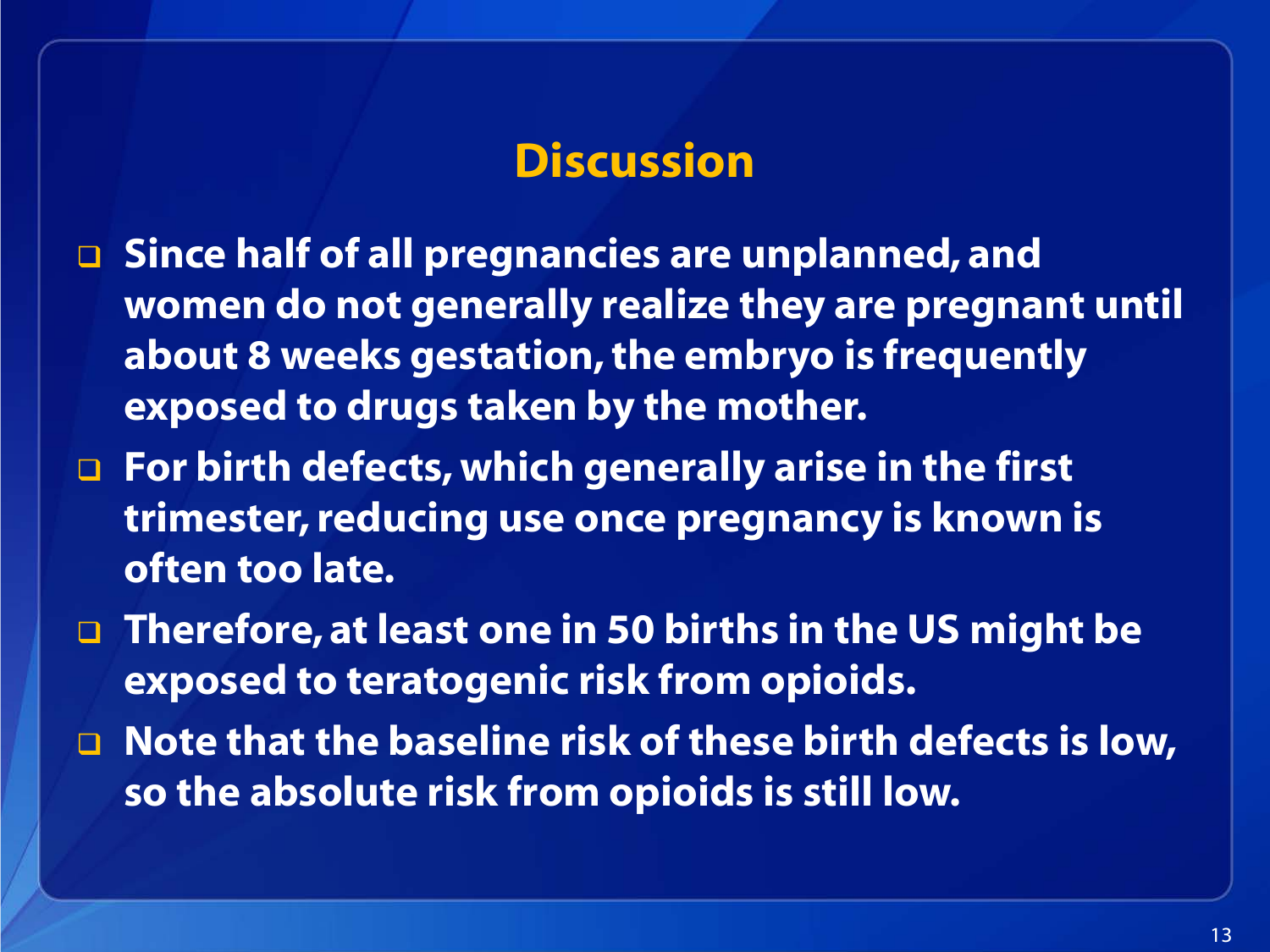#### **Neonatal abstinence or withdrawal syndrome**

- **A risk from long term maternal drug use in the third trimester, whether medical or nonmedical**
- **Any drugs that cause dependency in the mother can cause dependency in the fetus.**
	- **Prescription opioid analgesics or methadone for substance abuse** treatment
	- **Benzodiazepines**
	- Cocaine or heroin

 **Such newborns usually require intensive care, long hospitalizations, and treatment with methadone.**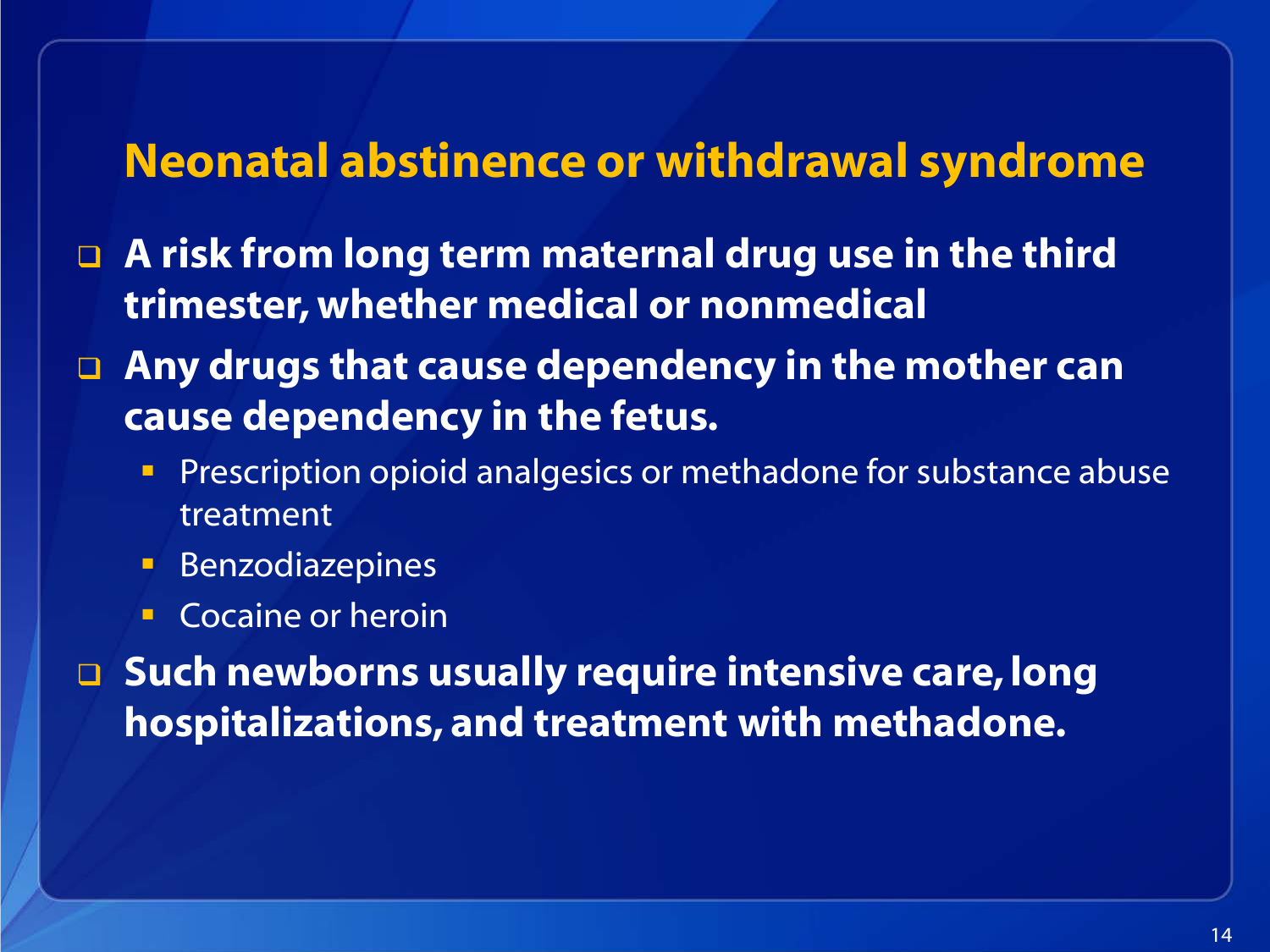# **Rate of hospitalization for newborn withdrawal syndrome per 1,000 live births, NC, 2004-2008**



Source: North Carolina Division of Public Health, 2011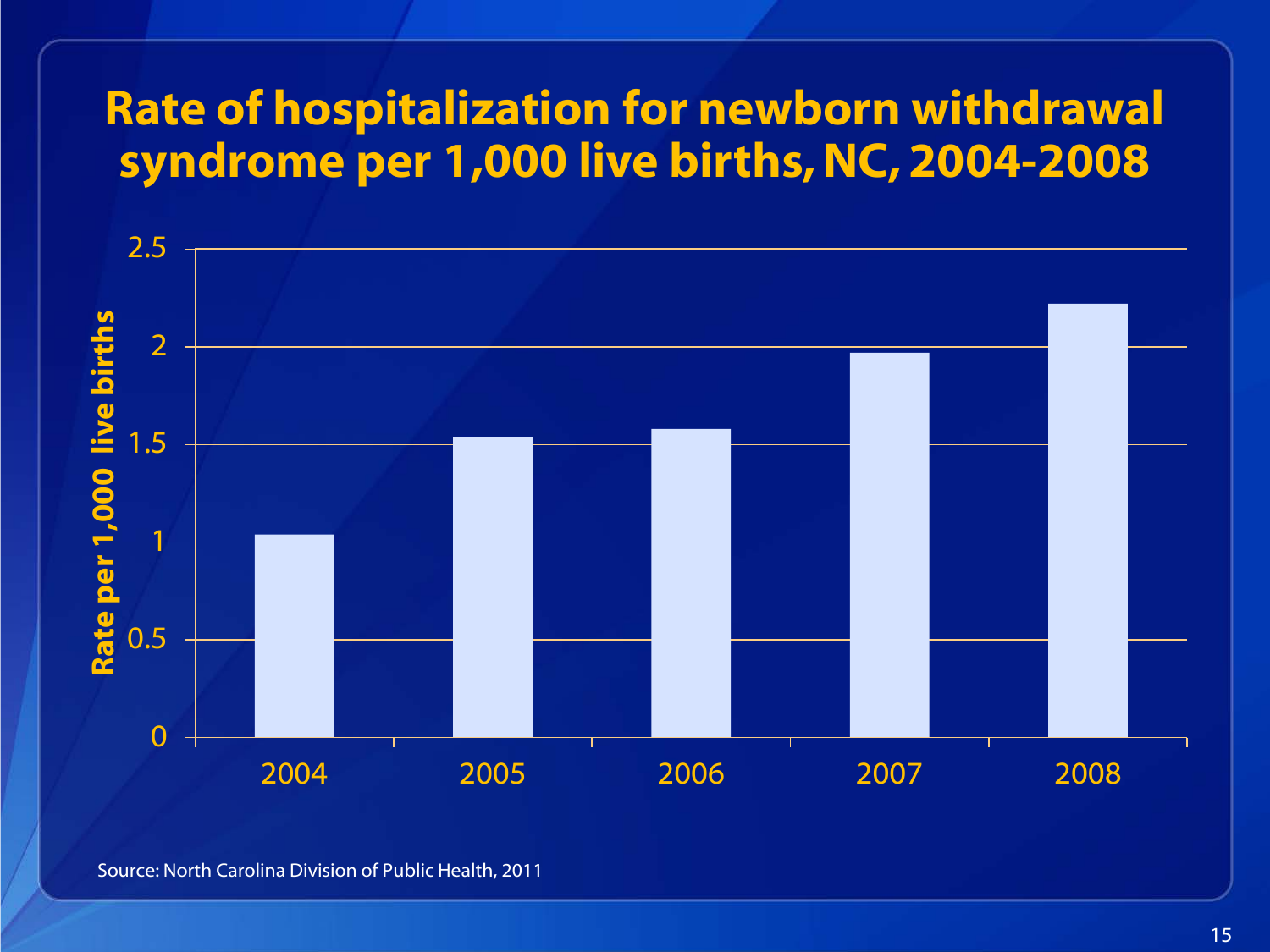### **Rate of hospitalization for newborn withdrawal syndrome per 1,000 live births, FL, 2005-2009**



Source: Herald Tribune, Sarasota Florida, July 18, 2010, Data attributed to the Florida Department of Health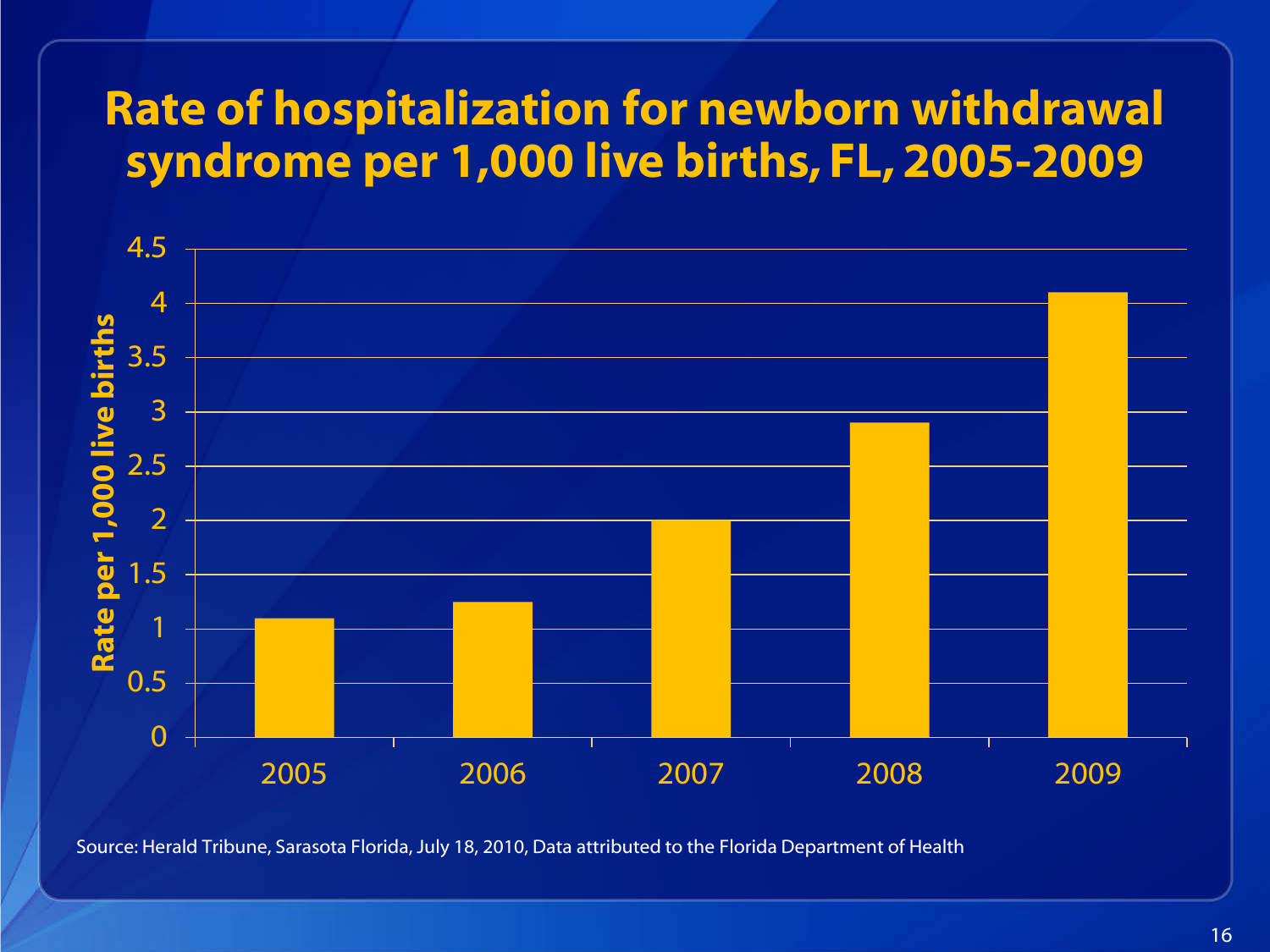#### **Discussion**

- □ Increases in rates have also been noted in other states, **such as Ohio and Washington**
- **Hospital discharge data does not identify the drugs involved, but the suspicion is that the trends are being driven by opioid analgesics.**
- □ How much is the result of misuse or abuse is not yet **known.**
- **Treatment, eg, methadone treatment for heroin abuse, might be necessary in spite of fetal exposure.**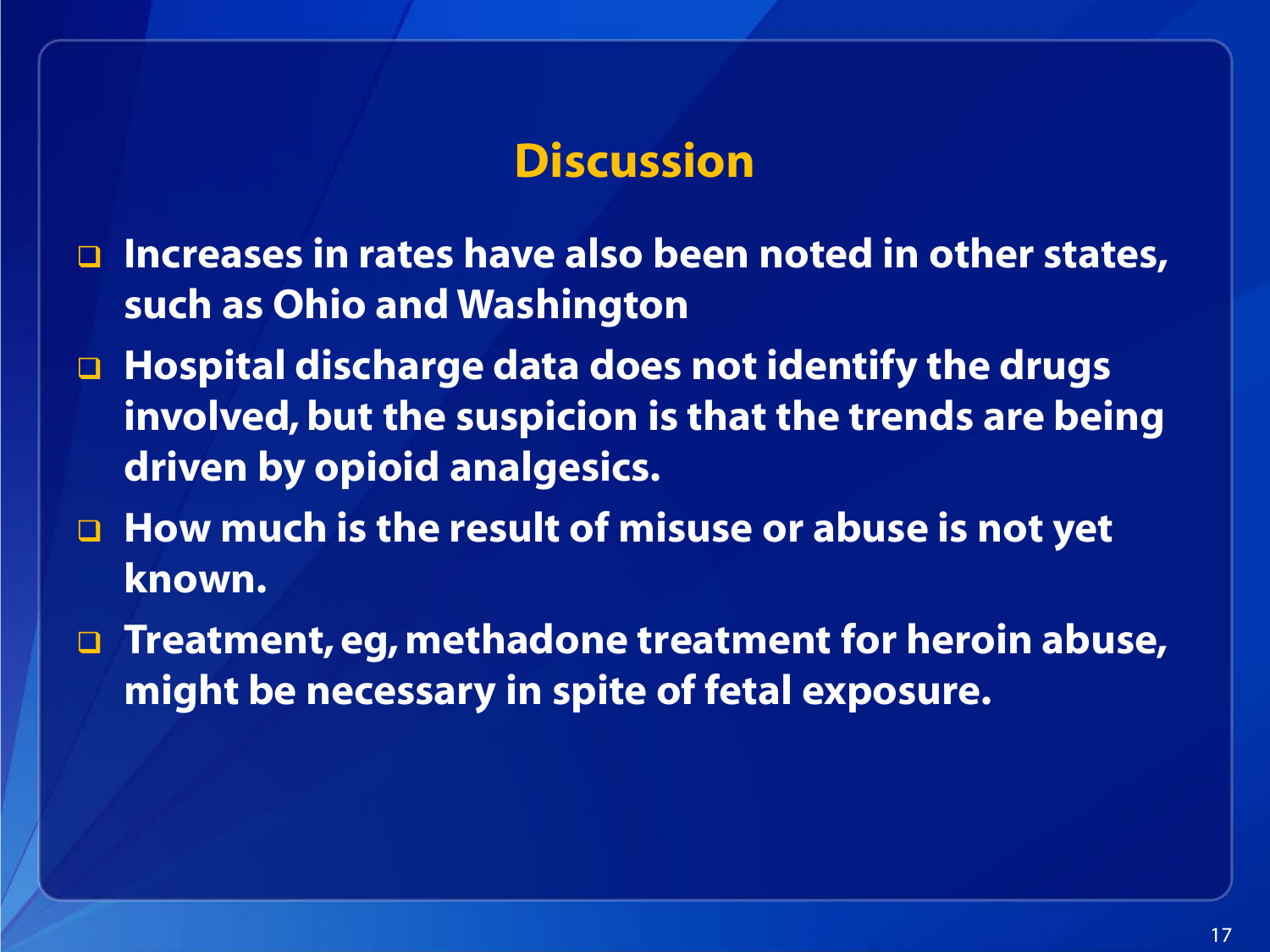# **Health Outcomes in Young Children (Ages 0-6)**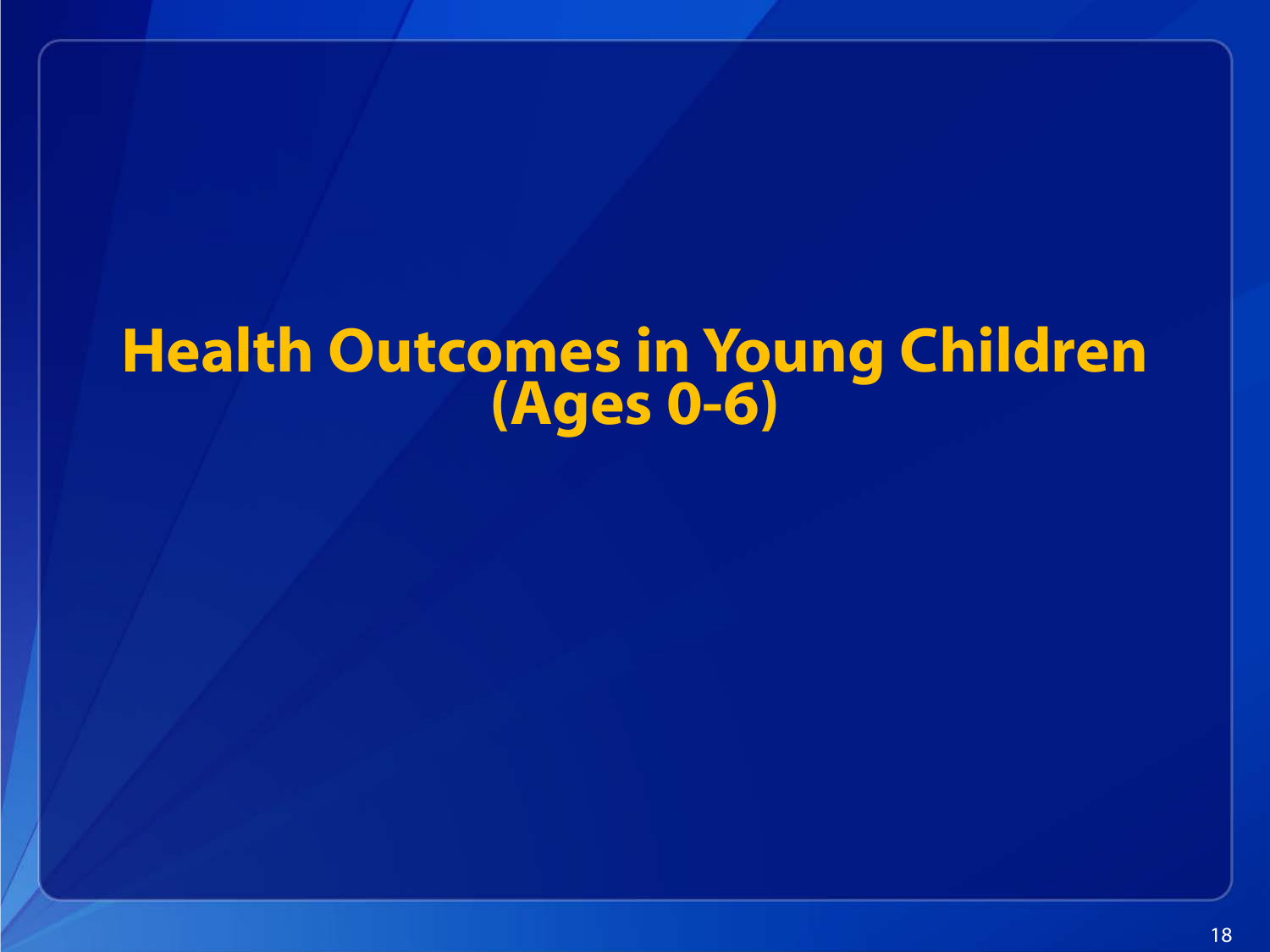#### **Drug types involved in deaths caused by drug poisoning, ages 0-4 yrs, US, 2004-2008**

| <b>Type of drug</b>                                           | <b>Number of</b><br>deaths |
|---------------------------------------------------------------|----------------------------|
| <b>Underlying cause of death</b>                              |                            |
| Nonopioid analgesics, anti-inflammatory (X40)                 | $\overline{4}$             |
| Sedative, hypnotic, other psychotropic (X41)                  | 15                         |
| Narcotics (X42) (includes heroin, cocaine, opioid analgesics) | 50                         |
| Other and unspecified (X43, X44)                              | 66                         |
| <b>Multiple/contributing causes of death</b>                  |                            |
| Aspirin, acetaminophen, NSAIDs (T39.1-T39.9)                  | 6                          |
| Heroin or cocaine (T40.1, T40.5)                              | 10                         |
| Opioid /narcotic analgesics (T40.2-T40.4)                     | 55                         |
| Sedatives, antidepressants, antipsychotics (T42.0-T43.9)      | 17                         |
| Anti-allergy, anti-emetic drugs (T45.0)                       | 22                         |

Source: National Vital Statistics System accessed through CDC WONDER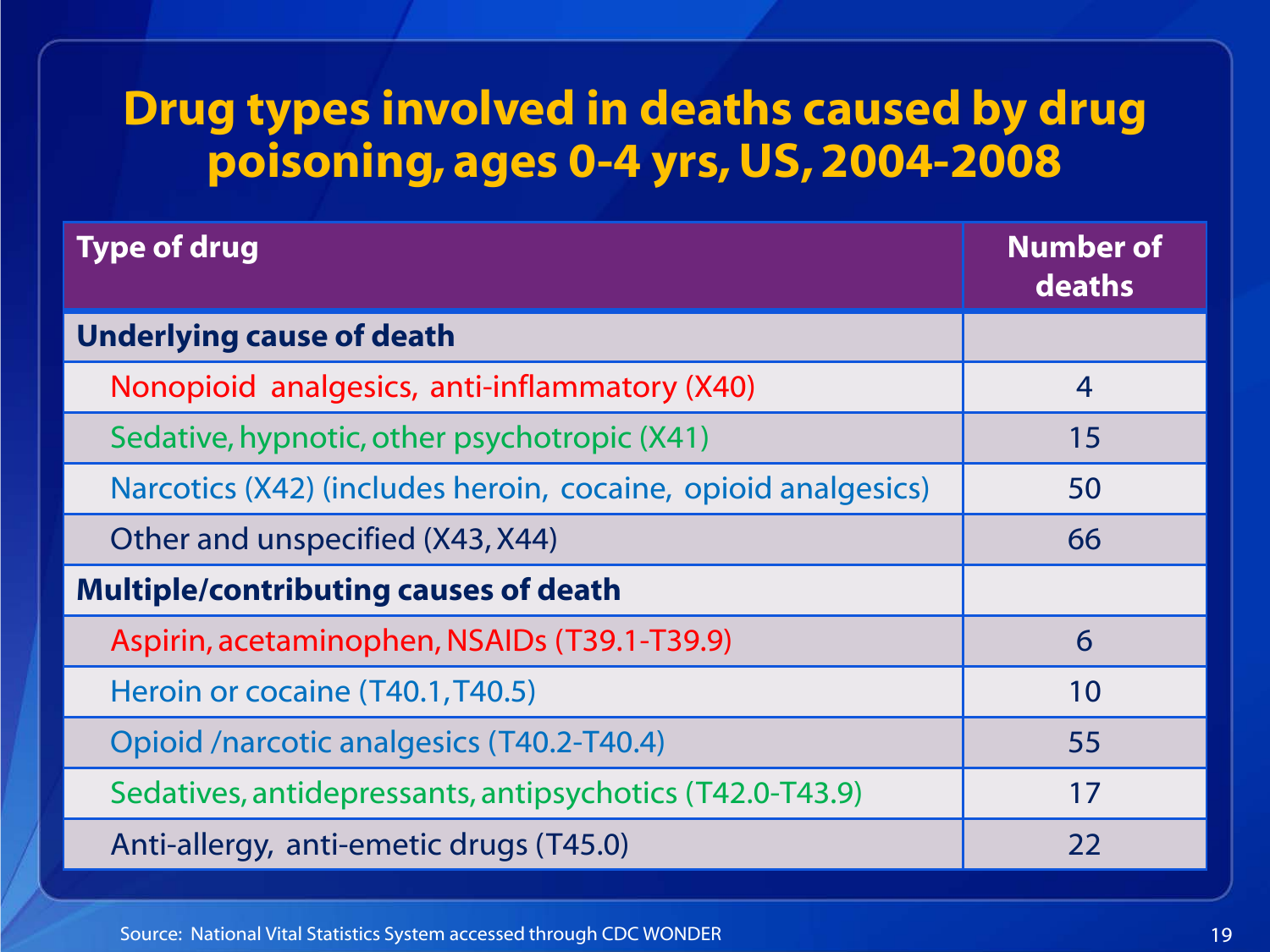### **Emergency department visits by children for drug overdose or overexposure by type by age, US, 2004-2005**

■ Medications ■ Nonpharmaceuticals



Source: NEISS-CADES System. Schillie, SF, et al. Medication overdoses leading to emergency department visits among children. Am J Prev Med 2009;37:181-187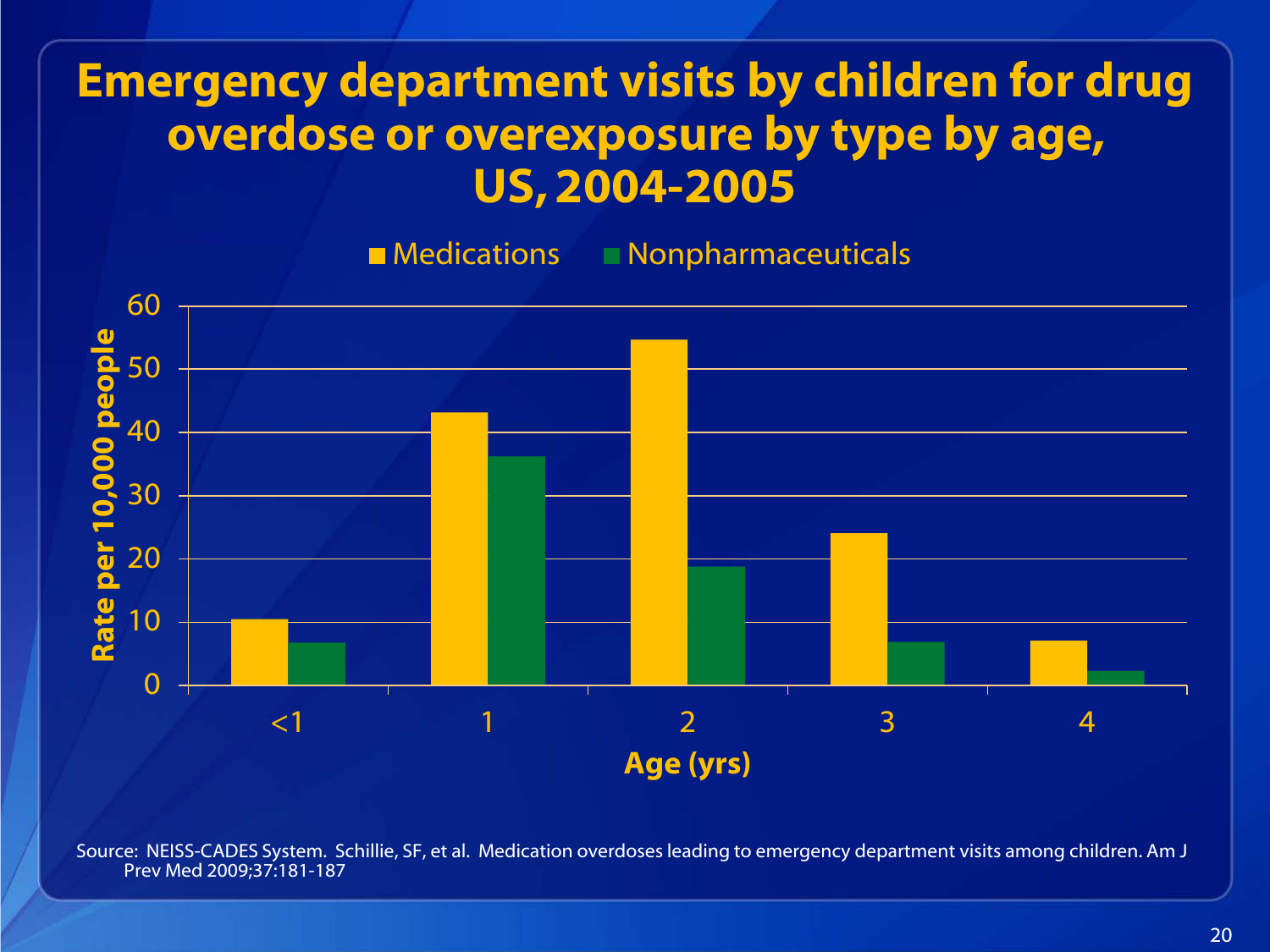# **Leading causes of unsupervised ingestions of drugs seen in EDs, ages 0-18 yrs, US, 2004-2005**

| <b>Drug type</b>               | <b>Percent of</b><br>unsupervised<br>ingestions |
|--------------------------------|-------------------------------------------------|
| Acetaminophen                  | 10.5                                            |
| Opioids/benzodiazepine         | 7.7                                             |
| Cough and cold agent           | 7.4                                             |
| Nonsteroidal anti-inflammatory | 6.1                                             |
| Antidepressant                 | 5.9                                             |

Source: NEISS-CADES System. Schillie, SF, et al. Medication overdoses leading to emergency department visits among children. Am J Prev Med 2009;37:181-187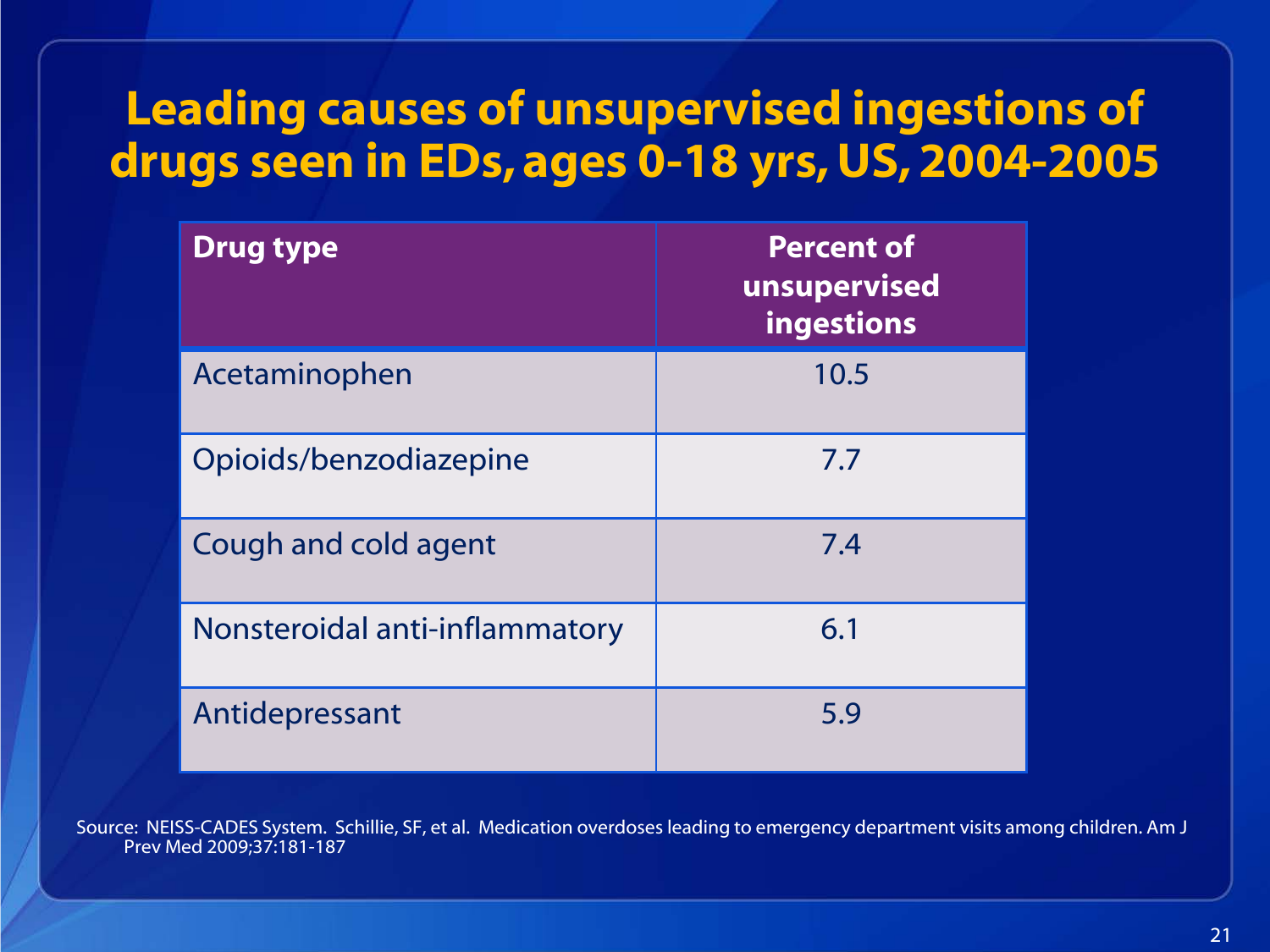# **Rates of change in exposures<sup>1</sup> to single prescription drugs reported to poison centers, children** <sup>&</sup>lt; **5 yrs, US, 2001-2008**

| <b>Selected Type of Prescription Drug</b>  | <b>Exposures</b><br>2001-2008 | <b>Increase 2001 to</b><br>2008 (%) |
|--------------------------------------------|-------------------------------|-------------------------------------|
| <b>Opioid analgesics</b>                   | 29,368                        | 101                                 |
| Sedative-hypnotics                         | 35,131                        | 68                                  |
| Cardiovascular drugs                       | 39,709                        | 27                                  |
| Central nervous system stimulants          | 14,149                        | 26                                  |
| Antipsychotics                             | 10,206                        | 13                                  |
| <b>Anticonvulsants</b>                     | 11,254                        | 13                                  |
| <b>Hypoglycemic agents</b>                 | 8,506                         | 10                                  |
| <b>TOTAL prescription drugs</b>            | 248,023                       | 32                                  |
| Therapeutic errors are not included.<br>1. |                               |                                     |

Source: Bond GR, et al. The growing impact of pediatric pharmaceutical poisoning. J Peds 2011; doi 10.1016/j.jpeds.2011.07.042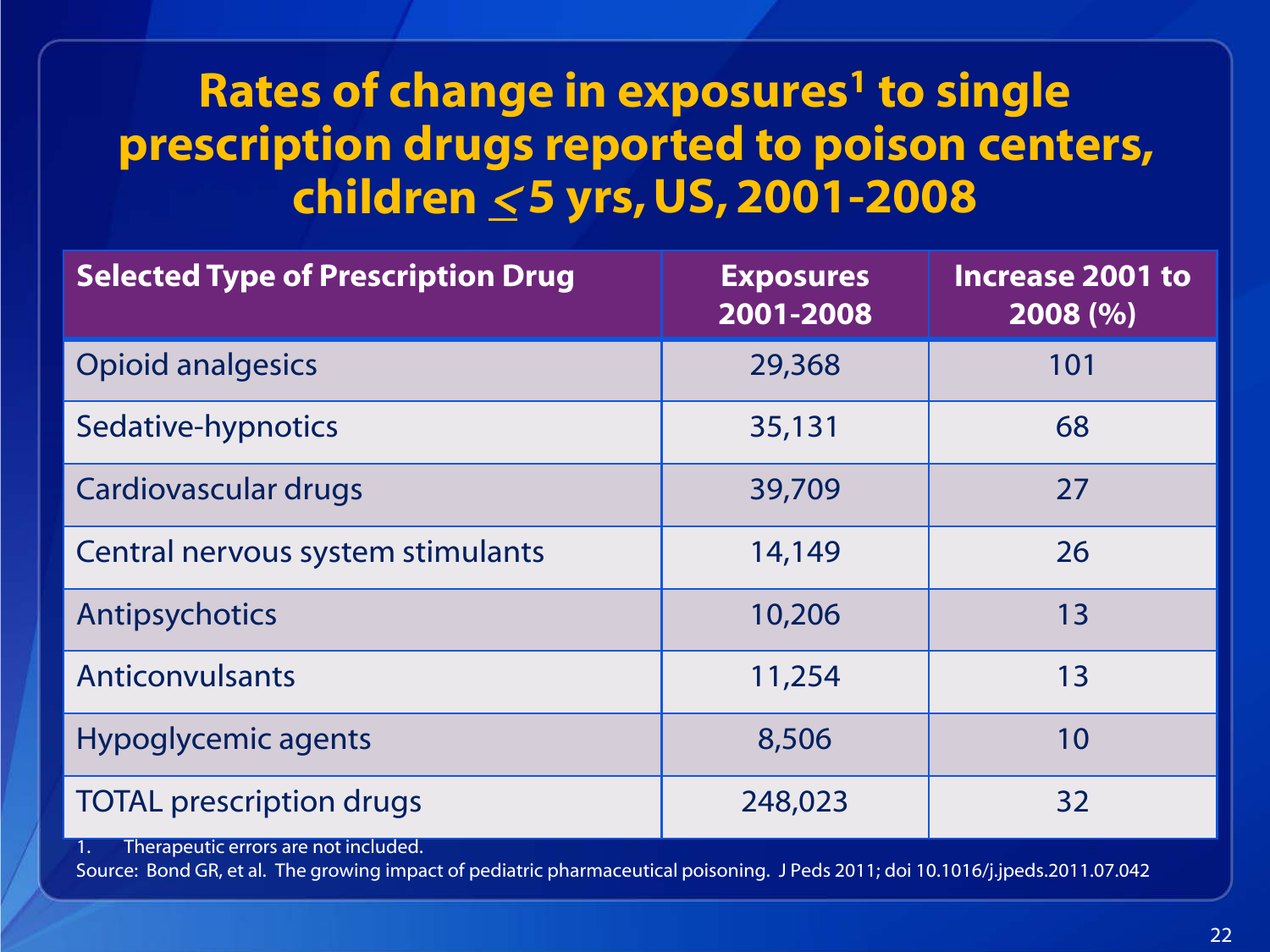#### **Characteristics of exposures to opioid analgesics reported to poison centers by children <6 yrs, US, 2003-2006**

- **9,179 children were reported to poison centers with an opioid analgesic exposure.**
- **Median age was 2 years**
- **92% were exposed in their own home.**
- **4.9% of those with documented outcomes had more than "minor" effects including 8 deaths.**
- **Most reports indicated the child found a lost/discarded tablet or an open container.**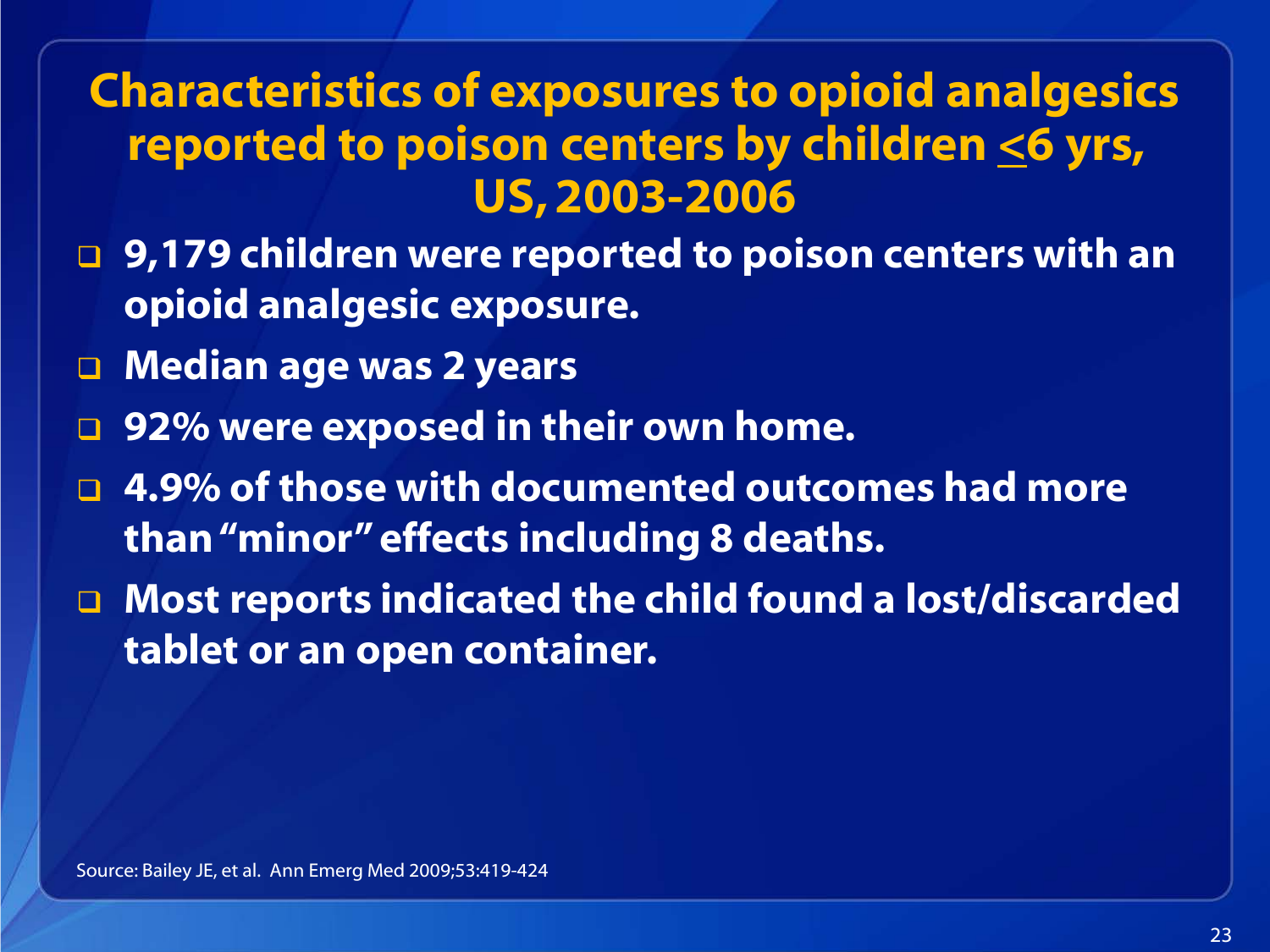#### **Discussion**

- **The proportion of these poisonings due to drug misuse or abuse is not known.**
- **Rates of misuse and abuse among people of an age to be parents of young children (20's and 30's) or grandparents (50's) are growing.**
- **21% of Utah adults reported being prescribed an opioid in the past year during 2008:**
	- 72% had leftover pills;
	- $\blacksquare$  71% kept them (1)

(1) BRFSS data from Porucznik CA, et al. MMWR 2010;59:153-157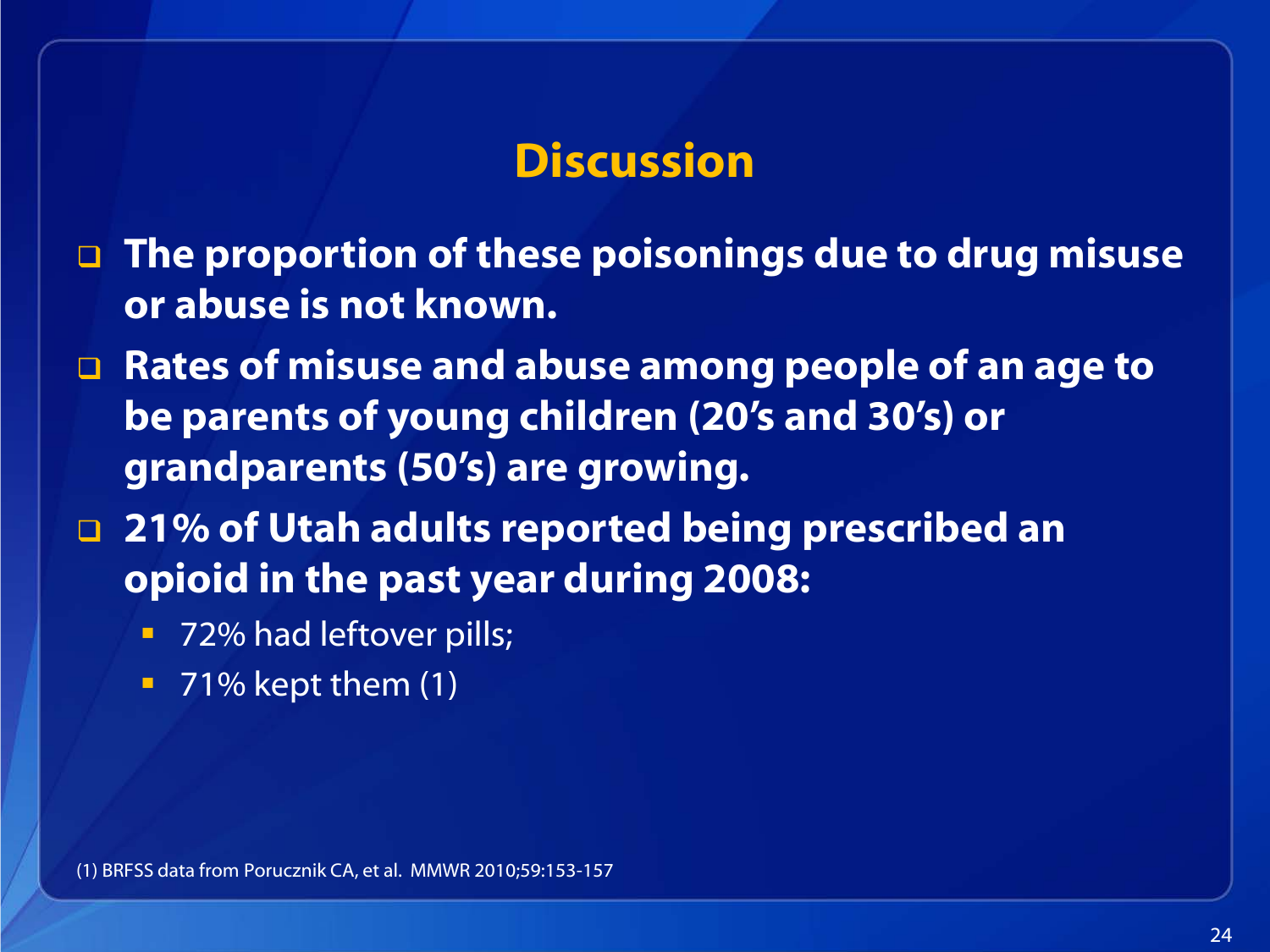# **Health Outcomes in Adolescents**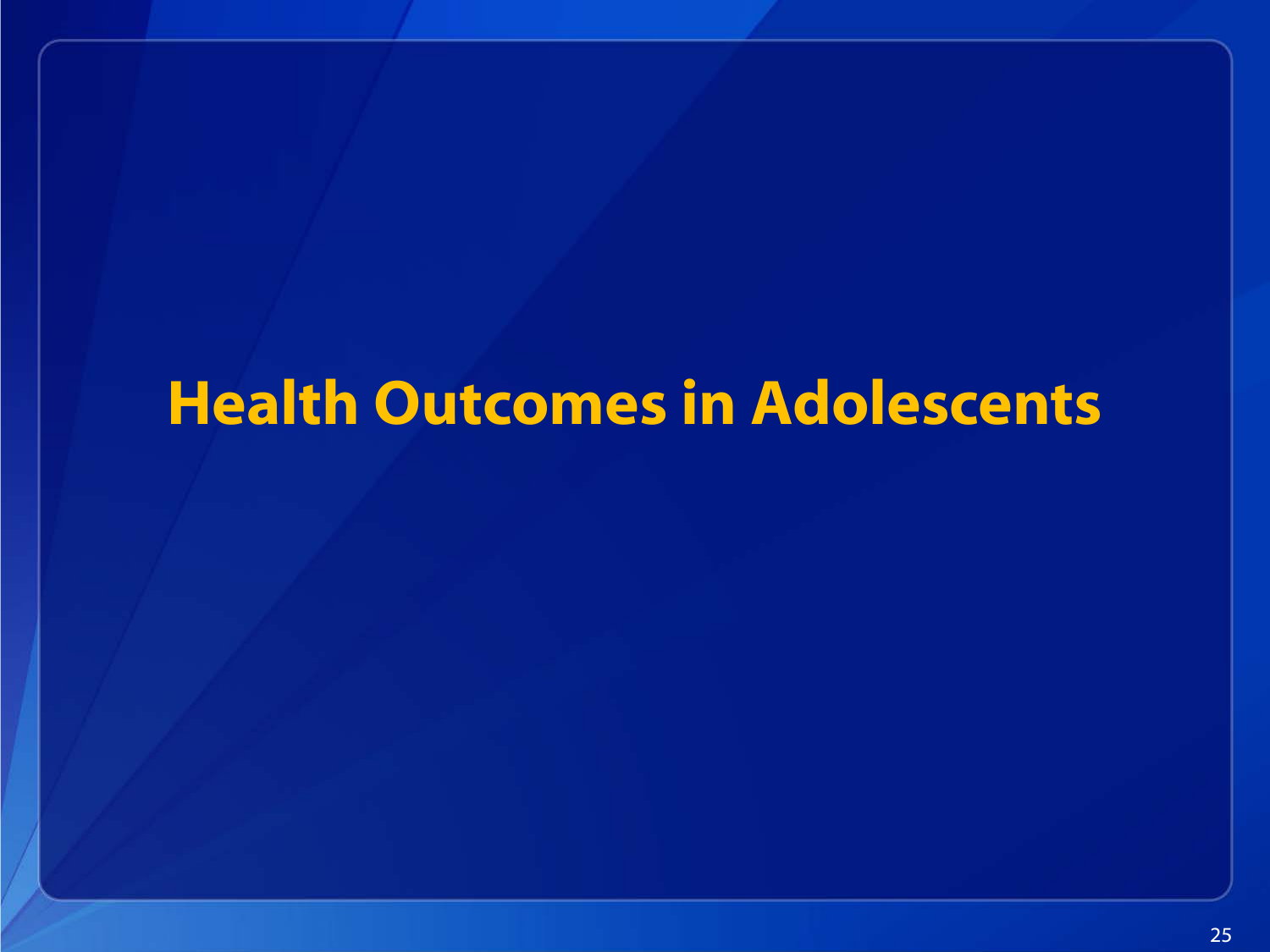# **Percentage of visits during which controlled medications were prescribed by time period, 15-19 yrs, US**

| <b>Characteristic</b>       | 1994-1996<br>$\%$ | 2005-2007<br>$\%$ |
|-----------------------------|-------------------|-------------------|
| Site of care                |                   |                   |
| <b>Ambulatory office</b>    | 4.6               | 8.1               |
| <b>Emergency department</b> | 13.5              | 23.9              |
| <b>Reason for visit</b>     |                   |                   |
| <b>Injury</b>               | 8.4               | 14.5              |
| <b>Other</b>                | 5.2               | 9.6               |
| <b>TOTAL</b>                | 6.2               | 10.6              |

Source: Fortuna RJ, et al. Pediatrics 2010;126:1108-1116. Data from NAMCS and NHAMCS outpatient portion.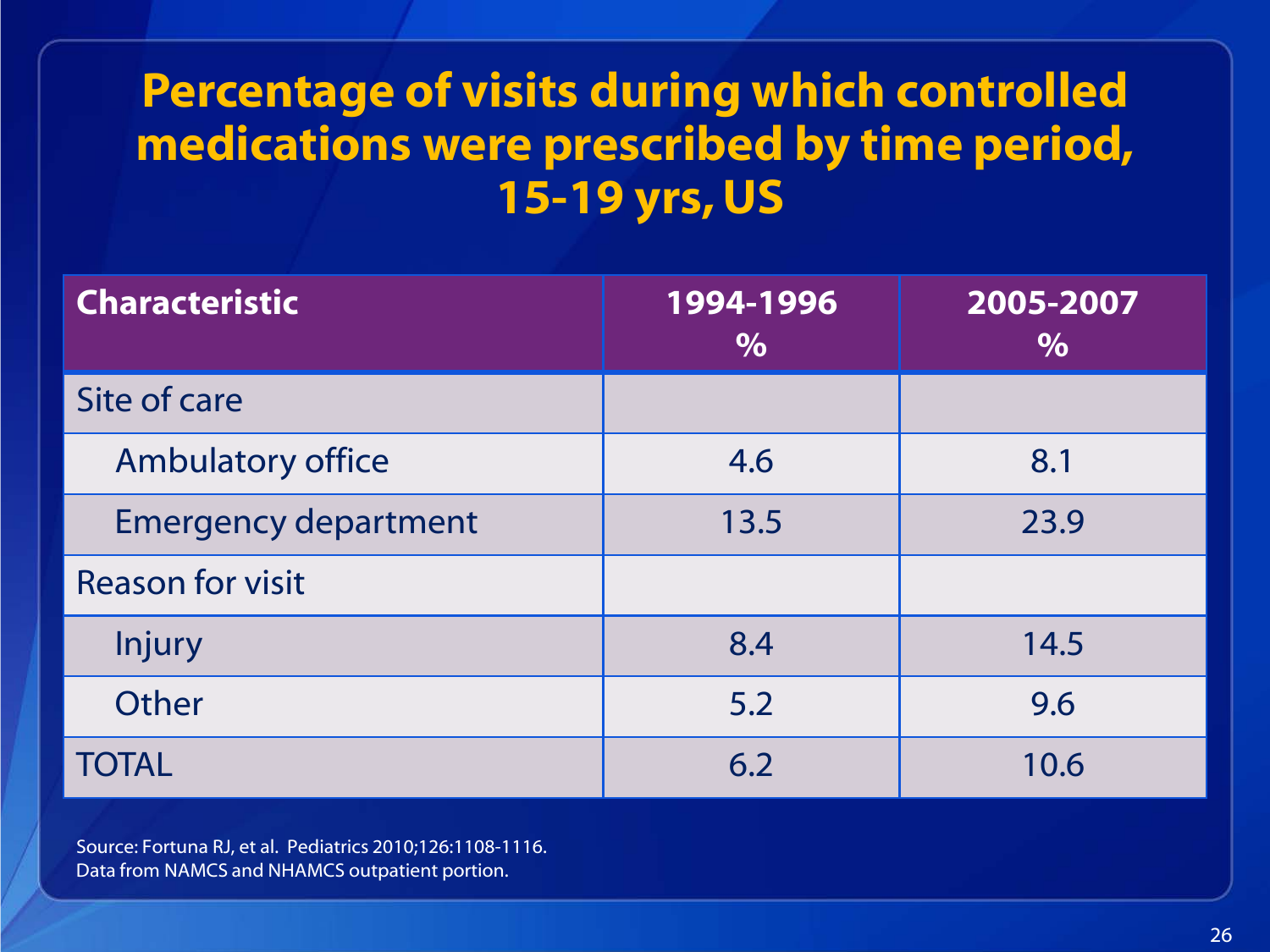#### **Distribution of prescriptions for opioid analgesics by physician specialty, children 10-19 yrs, US, 2009**



Source: Volkow ND, et al. Characteristics of opioid prescriptions in 2009. JAMA 305:13:1299-1301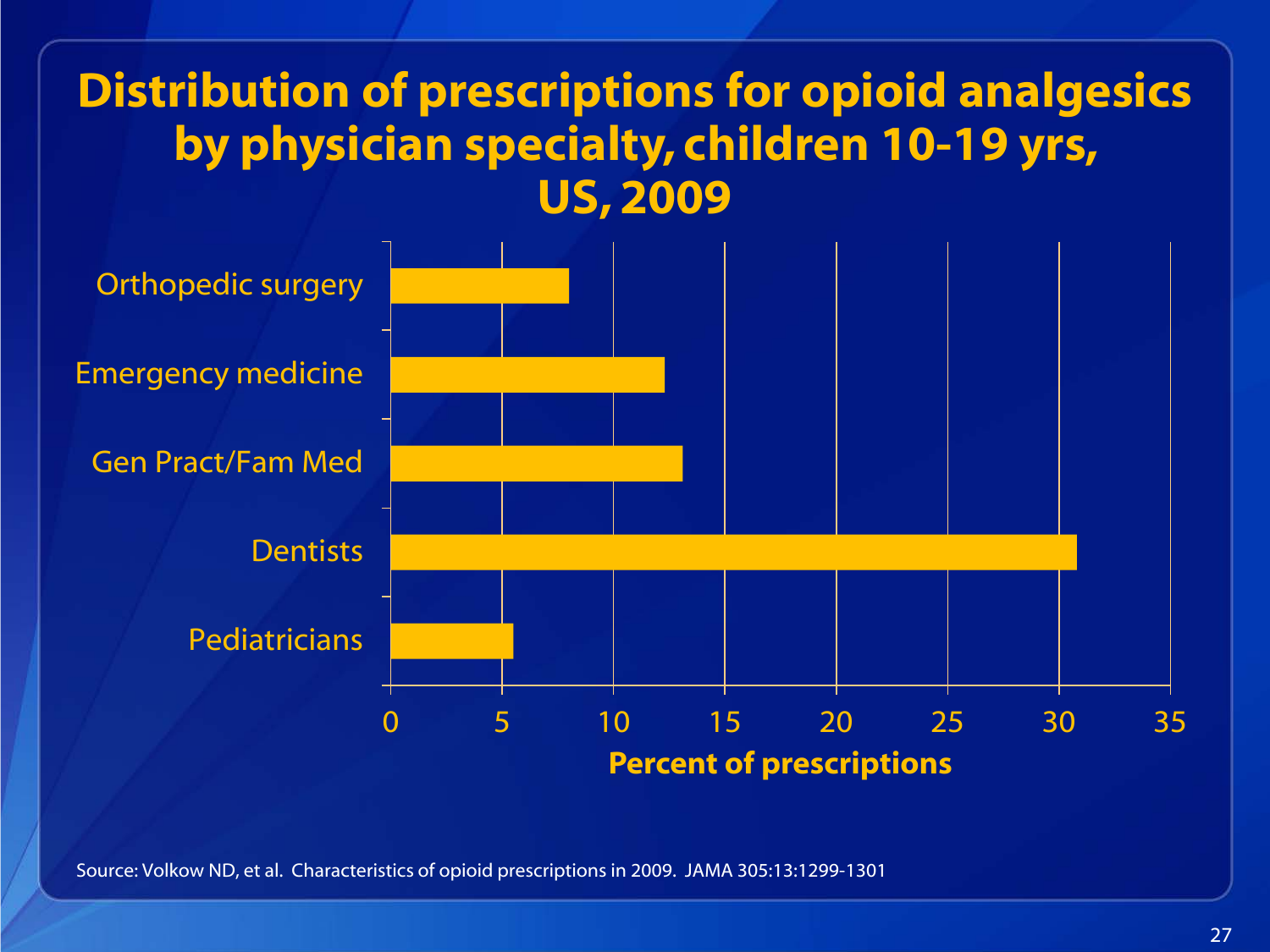## **Self-reported lifetime use of a prescription drug without a prescription, by grade, US, 2009**



Source: CDC Youth Risk Behavior System, MMWR Surveillance Summary, 2010: 59, 17 and 87.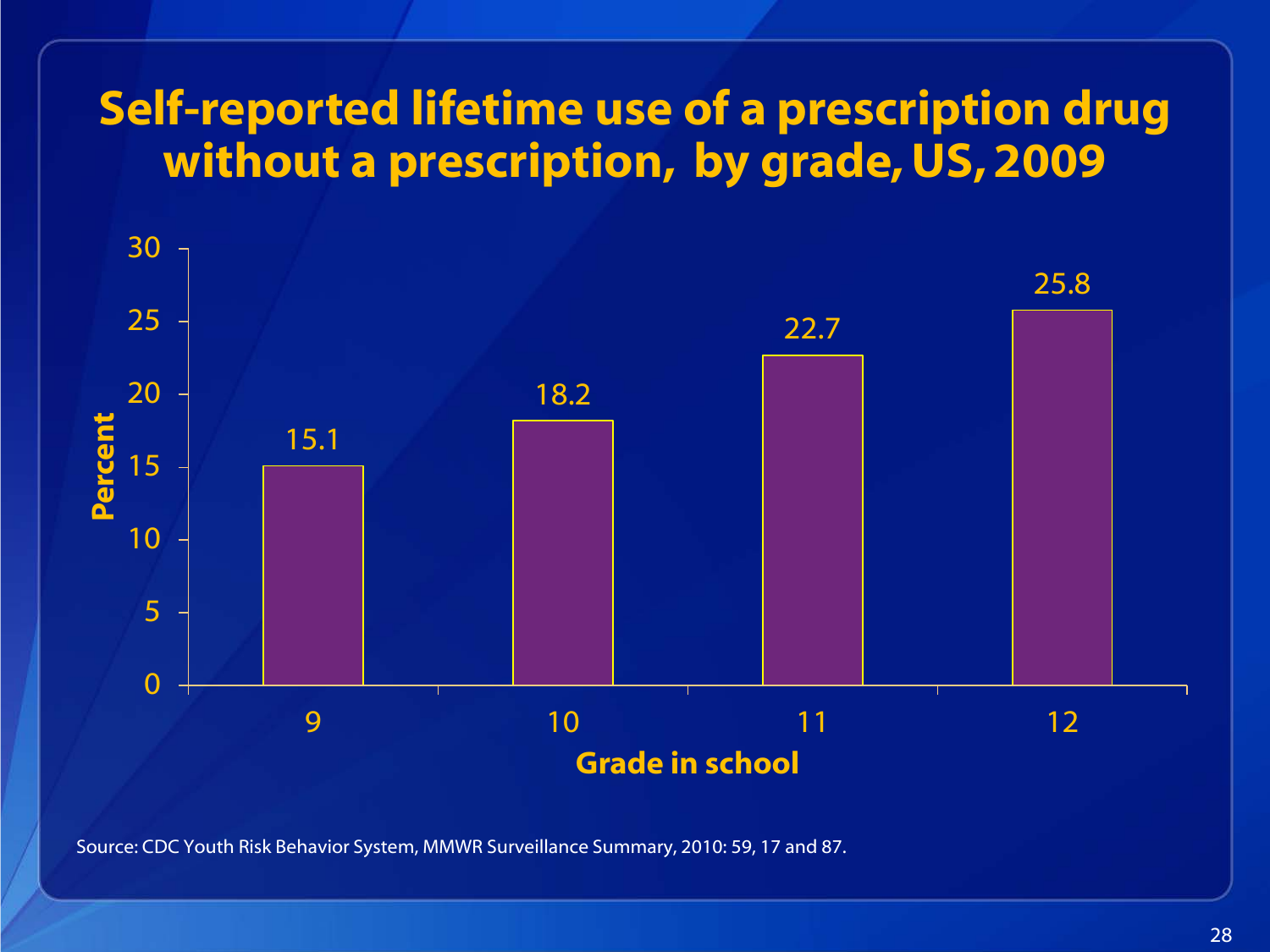# **Self-reported illicit use in past year by drug type and age group, US, 2010**



Source: Substance Abuse and Mental Health Services, 2010 National Survey of Drug Use and Health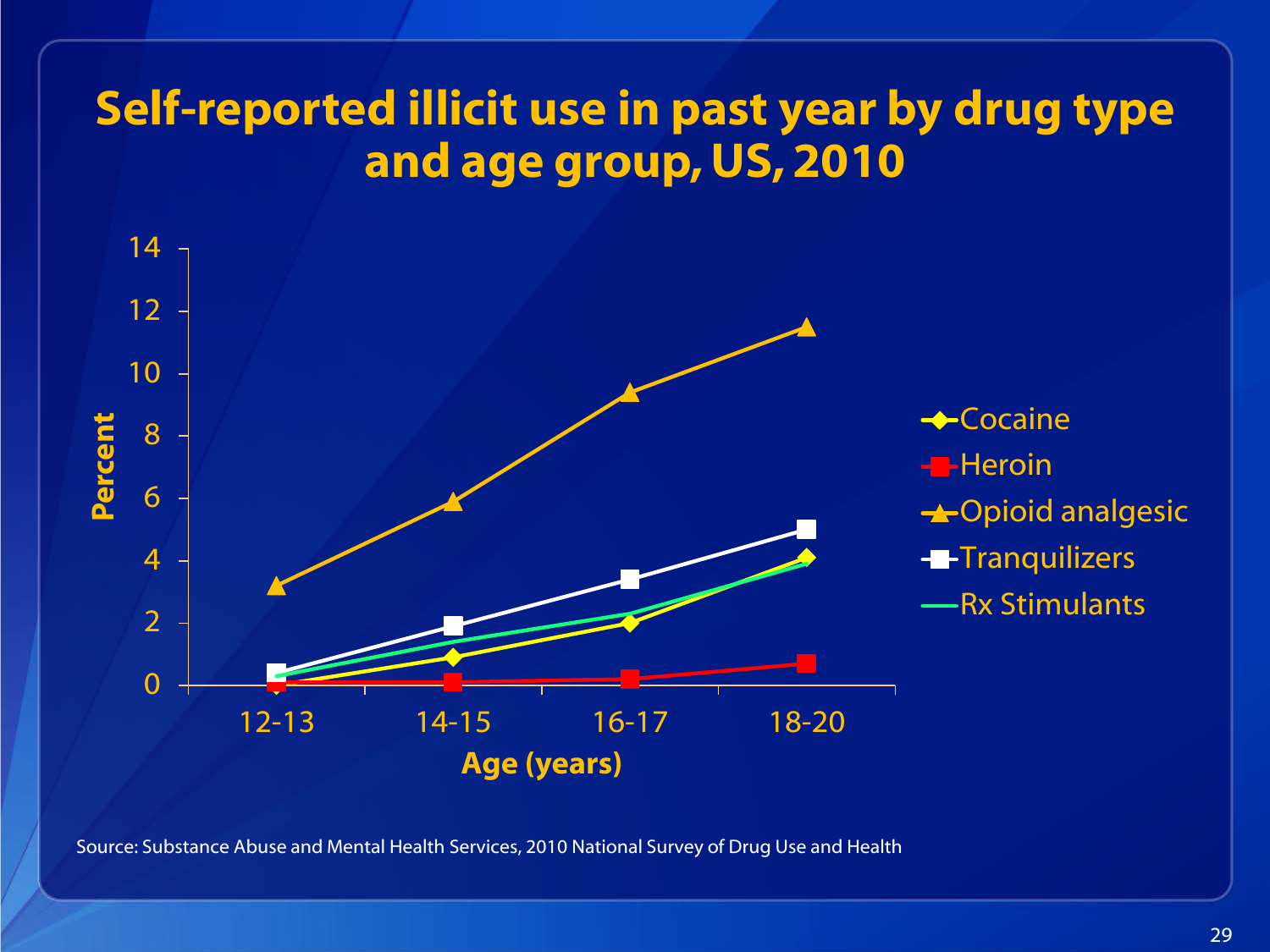# **Death rate from unintentional drug poisoning by age, US, 2005-2008**



Source: National Vital Statistics System accessed through CDC WONDER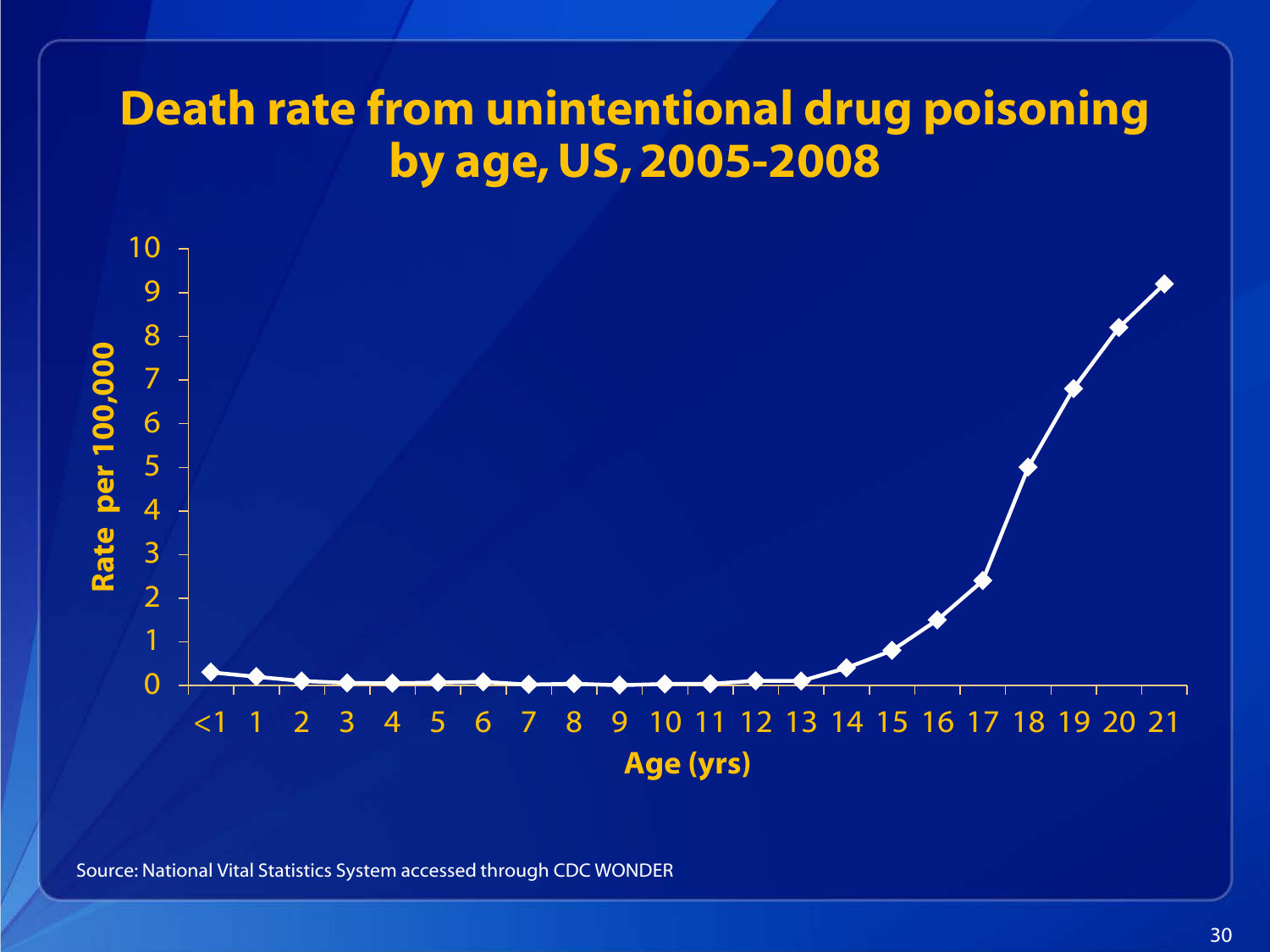# **Rate of ED visits for "nonmedical use" and "accidental ingestion" of pharmaceuticals by age group, US, 2009**

**← Nonmedical use – Accidental ingestion** 



Source: Substance Abuse and Mental Health Services Administration, Drug Abuse Warning Network, 2009 National ED Estimates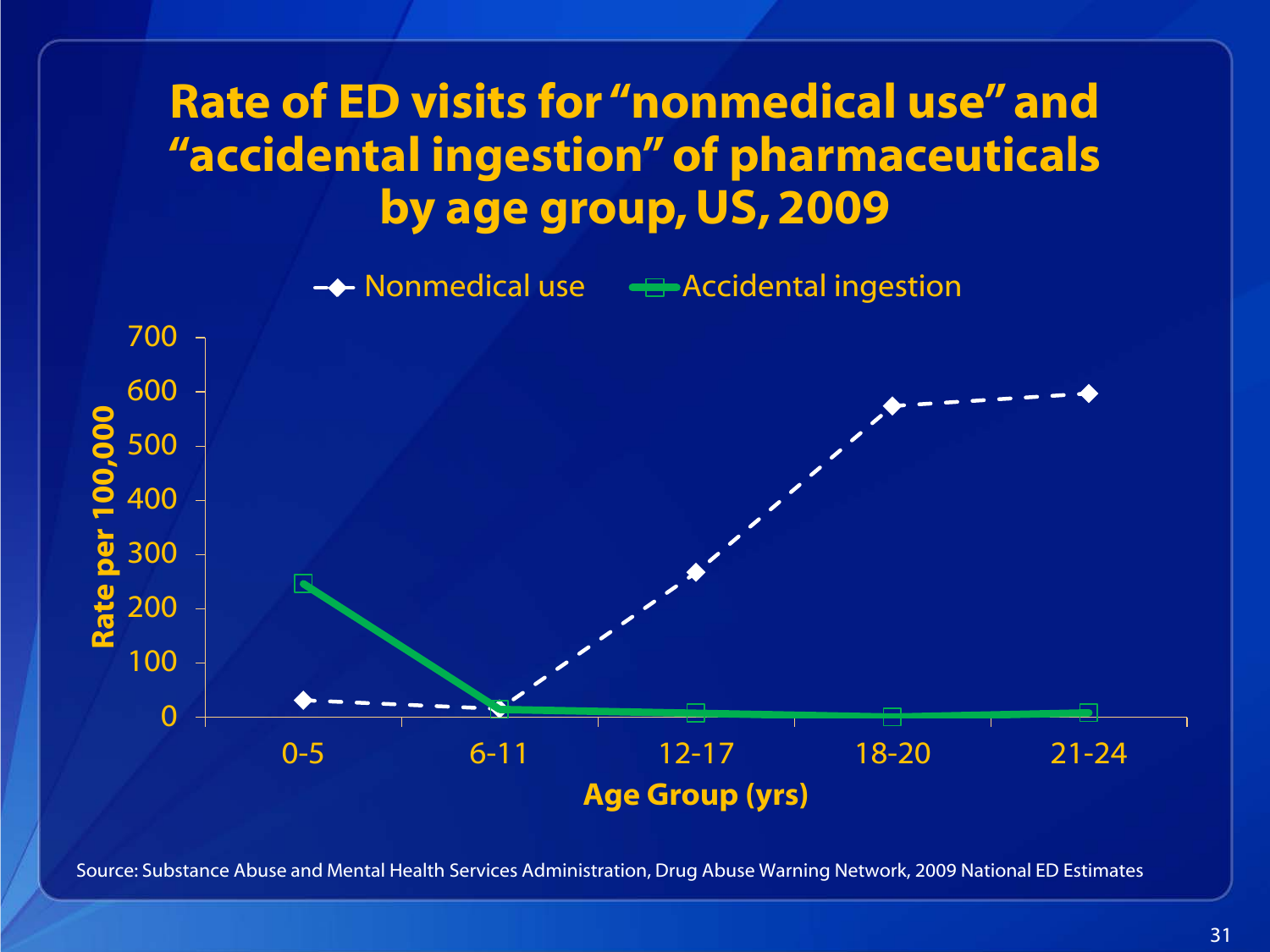#### **Discussion**

- **Use, nonmedical use, and health outcomes related to controlled substances (CS) increase sharply during adolescence.**
- **A history of CS use predicts CS misuse in this age group. (1)**
- **The chief risk might be starting longterm, nonmedical use in adolescence that translates into serious health outcomes later in life.**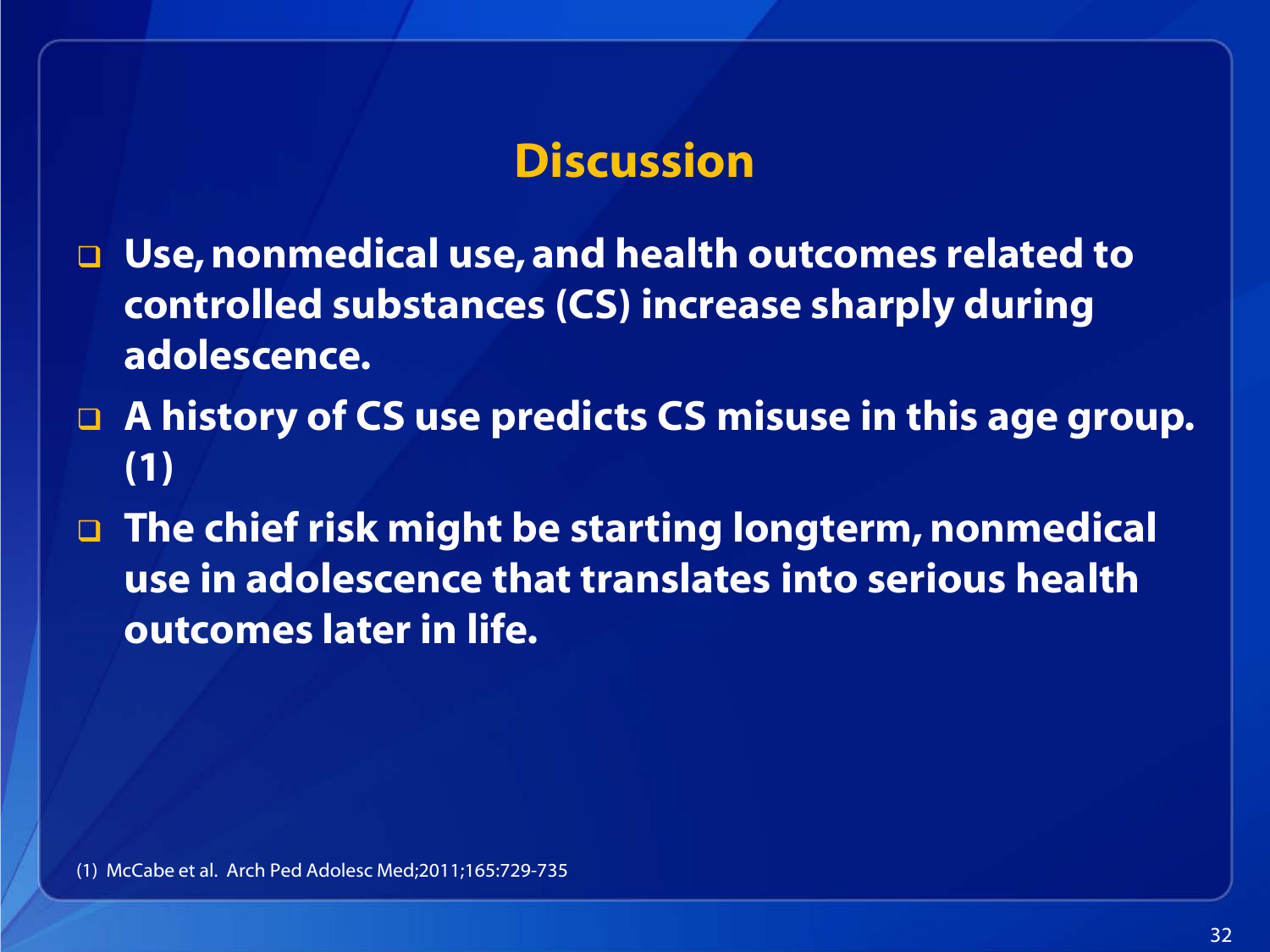# **Prevention Strategies**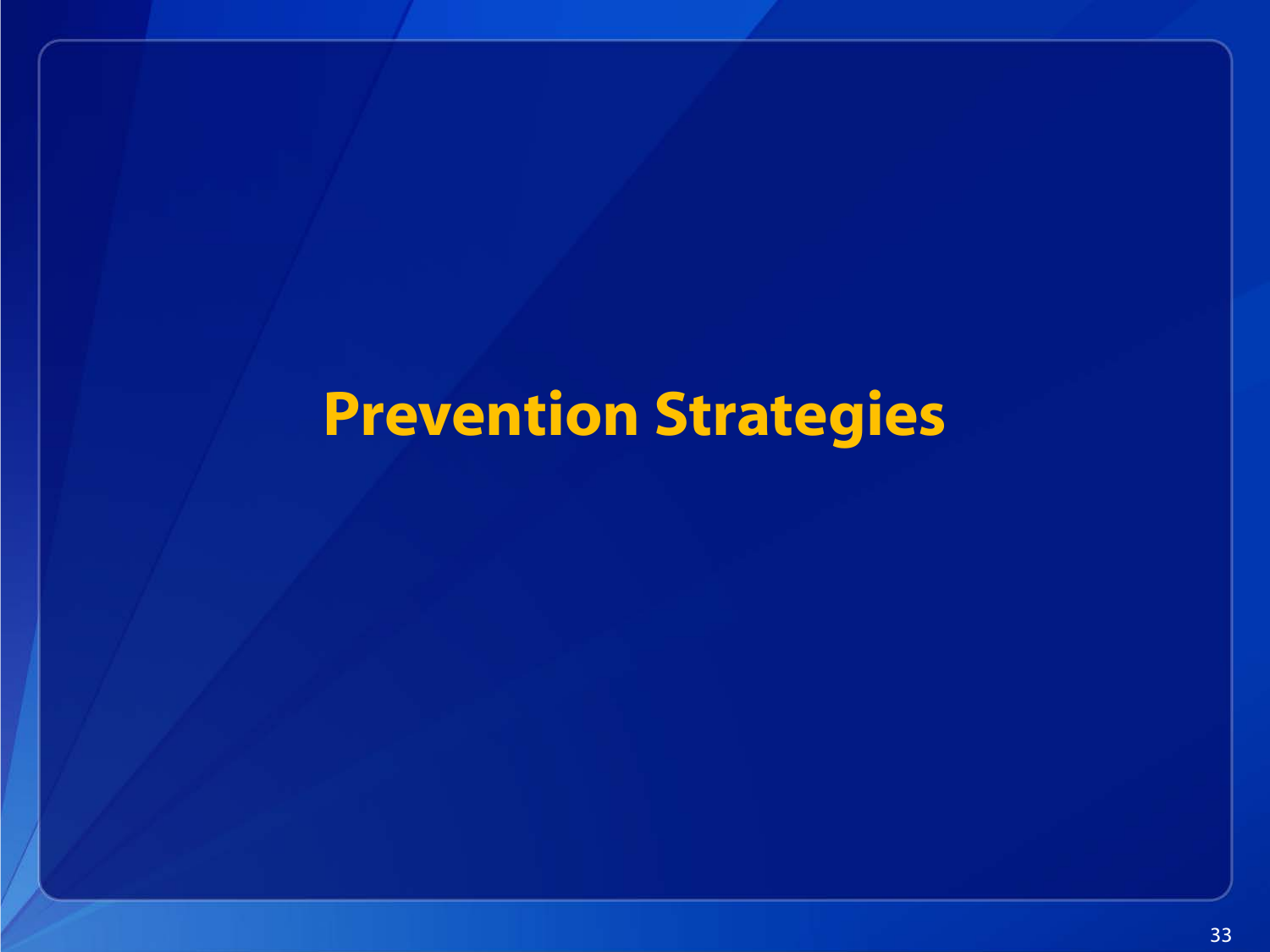#### **Prevention Strategies: Prenatal**

 **Minimize use of controlled substances in women of reproductive age (1)**

- Taper usage as delivery approaches where possible.
- Use buprenorphine instead of methadone (2)
- **Screen for substance use and misuse preconceptually and prenatally (3)**
- **Some states (WA and AZ) are developing guidelines for testing and treating newborns.**

- (1) Chou et al. J Pain 2009:10:113
- (2) Jones et al. NEJM 2010;363:2320-2331
- (3) ACOG, Committee Opinion Number 422. At-risk drinking and illicit drug use: ethical issues in obstetric practice. 2008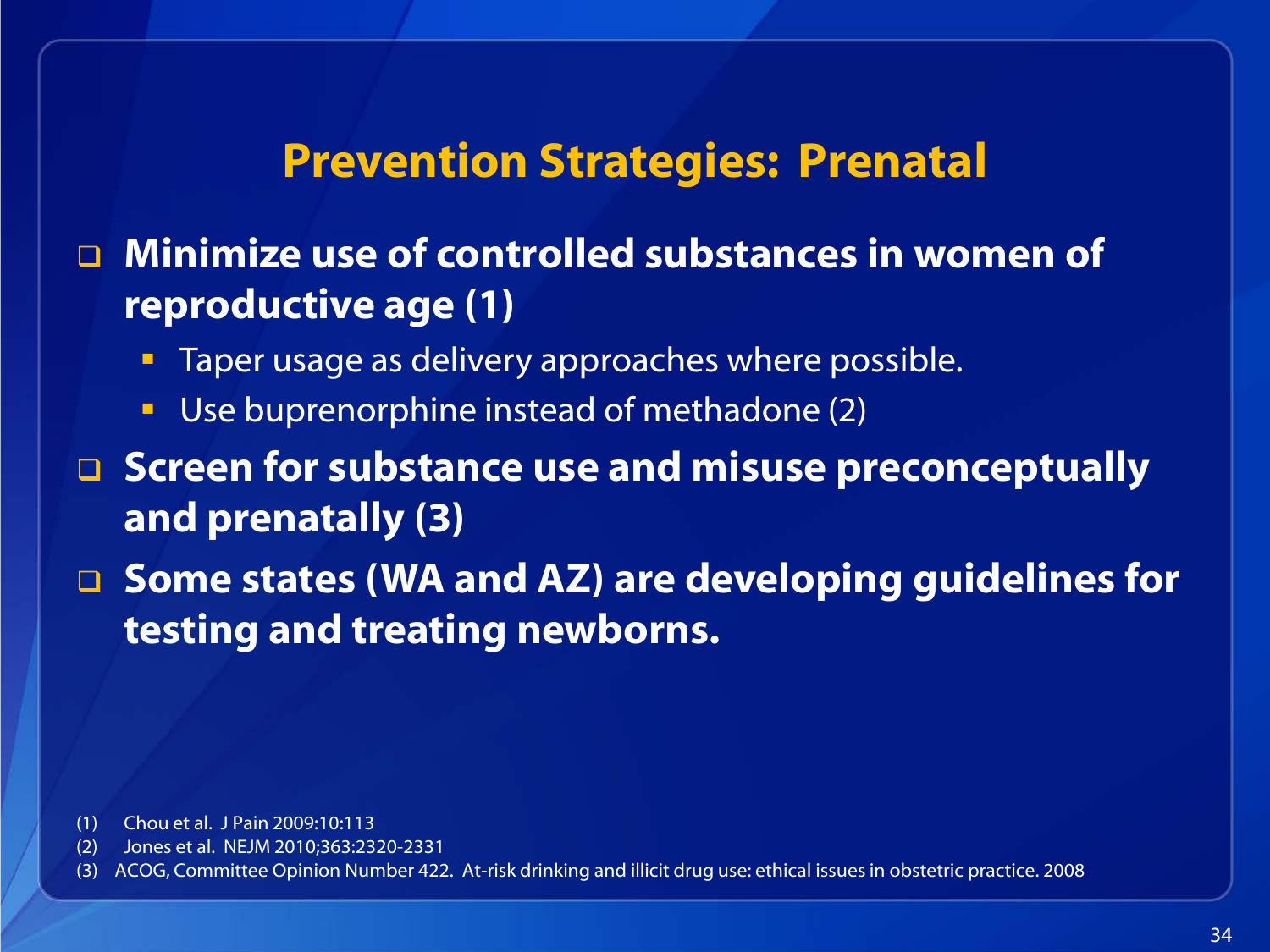#### **Prevention Strategies: Young Children**

 **Decrease use and misuse of controlled prescription drugs by adults.**

#### **Health care providers can**

- **Recommend cleaning out medicine cabinets at prenatal and** postnatal visits.
- **Screen for substance use and misuse in caregivers.**
- **Provide the opioid antidote naloxone in the home when a** resident or caregiver is using opioid analgesics medically or nonmedically.

 **Safe storage and disposal: http:/[/www.aapcc.org,](http://www.aapcc.org/) [http://www.cdc.gov/medicationsafety/protect/protect\\_Initiative.html](http://www.cdc.gov/medicationsafety/protect/protect_Initiative.html) , http://www.cdc.gov/safechild/Poisoning/index.html**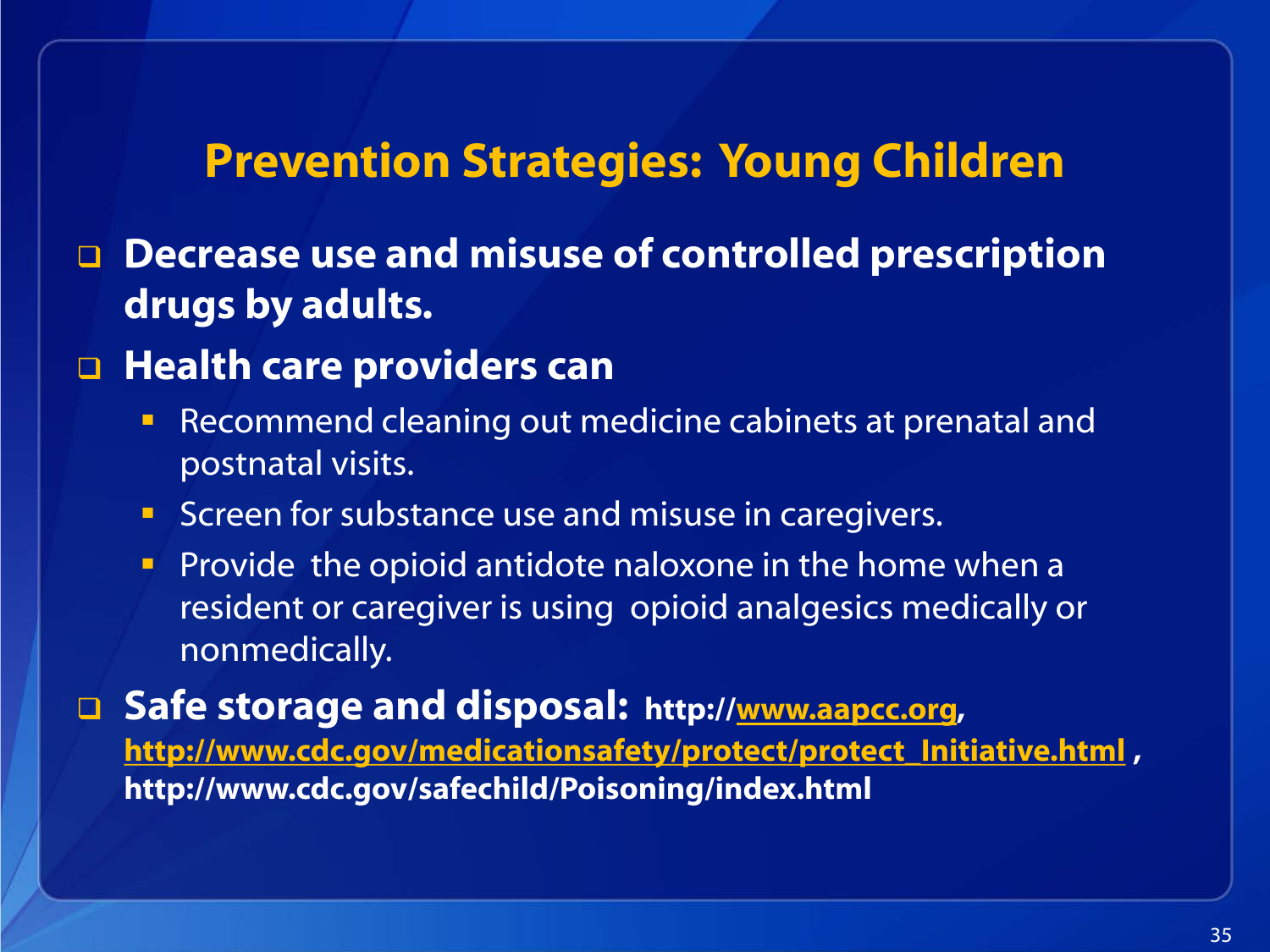#### **Prevention Strategies: Adolescents**

 **Decrease use and misuse of controlled substances by adults.**

#### **Primary care providers can**

- **Recommend cleaning out medicine cabinets and appropriate** disposal.
- **Screen for substance use and misuse in adolescents.**
- **Provide naloxone in the home when a resident or caregiver is** using opioid analgesics medically or nonmedically

**Caregivers can monitor use of controlled substances.**

**Dentists could use weaker opioids such as codeine.**